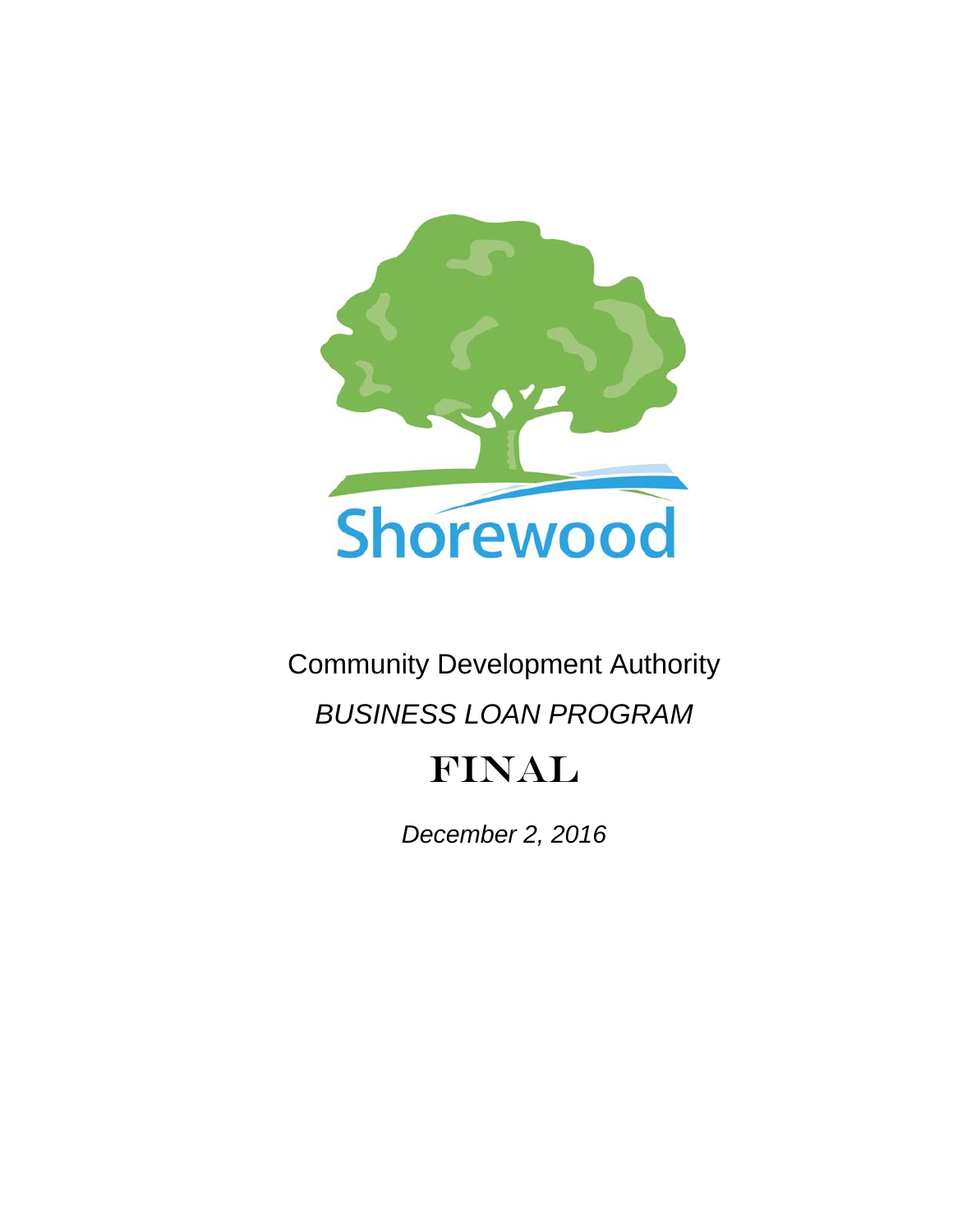Village of Shorewood: Business Loan Program Page 2 of 22

## **Purpose of the Program**

The Business Loan Program (the "Program") has been established by the Community Development Authority ("CDA") and Village Board to assist businesses and property owners in financing business expansion and startup projects, consistent with the economic development goals of the Village.

The Program is expected to be an important component of the Village of Shorewood's economic development toolbox, which includes the façade grant program and redevelopment project incentives.

The benefits to participating Program businesses might include providing "first dollars" required by other lending organizations, lower than market interest rates, and potential to lower debt service payments during the startup period of a new venture.

As directed by the CDA, the Administering Agency will provide guidance to businesses interested in borrowing funds from the Program. SEWRPC will assist the CDA with the review and underwriting of loans.

## **Economic Development Goals**

The economic development goals of the Program are comprised of property tax base enhancement, small business recruitment and retention, elimination of blight, increased first floor retail activity, and job creation.

## **Target Areas**

The Target Area for this Program includes commercial properties along the following commercial corridors, within the Village of Shorewood boundaries - both sides of Oakland Avenue, Capitol Drive and Wilson Drive. (See Attachment C for a map of the Target Area).

## **Loan Parameters**

Loan amounts from this program will range between \$10,000 - \$45,000. The CDA will periodically review the maximum loan limit to determine if it should be adjusted solely as a result of increases in the Consumer Price Index (CPI). Any changes to the maximum loan limit will be approved by the CDA and Village Board.

All loans must be approved by the CDA. Funds for the program are limited and will be allocated on a first come, first serve basis, as outlined in the Loan Management and Administration Document and available in the Village of Shorewood's Clerks Office.

A minimum of one dollar of private sector investment related to approved expenditures will be required for each dollar of CDA investment. It is expected that a bank or other private financial institution will be financing a portion of the private sector match.

Sufficient collateral, including personal guarantees from the principals of the business with twenty (20) percent or more ownership, will be required.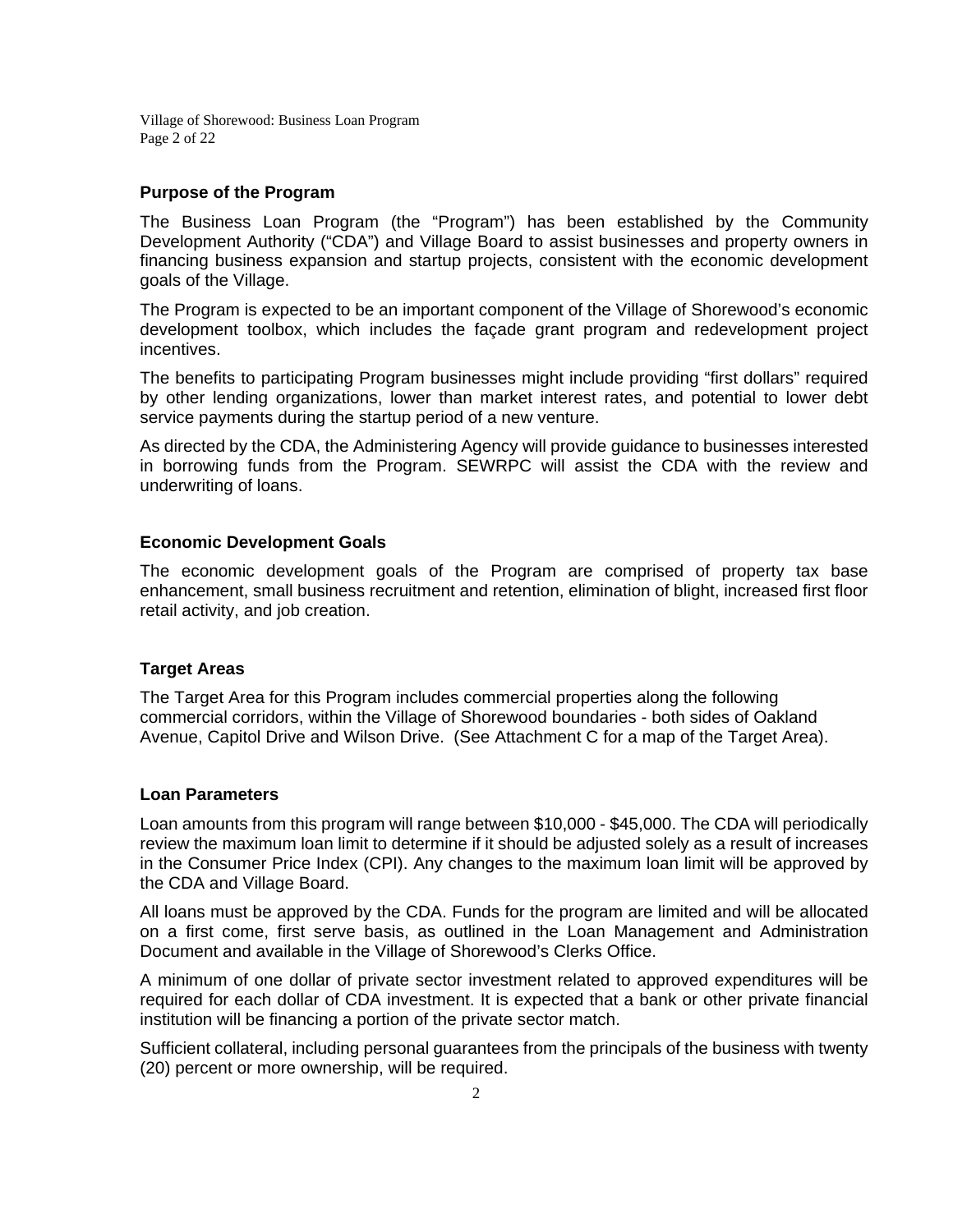Village of Shorewood: Business Loan Program Page 3 of 22

Interest charged to the borrower will be:

The interest rate charged will be calculated as US Prime + 1% with a cap of 4.5%. Depending on the prime rate at the time of a loan application, the CDA can adjust the rate down to accommodate an applicant's particular situation.

Interest cost to the borrower from Program loans is expected to be lower than for loans from banks or other financial institutions.

Payment of principal may be deferred for up to twelve months if required for the success of the undertaking. Need for such deferral must be demonstrated.

# **Criteria for Granting**

Criteria for granting or for limiting the amount of a requested loan include the following:

- o **Eligibility** the project must contribute proportionately to the achievement of Shorewood's economic development goals. Priority will be given to first floor retail uses, specifically retail and restaurant uses, within the business corridor and first floor office uses that create daytime employment. Secondary priority will be given to other uses and upper floor uses within the business district. (See Attachment B for a list of preferred and non-preferred uses and Attachment C for the map of the business district).
- o **Need** the applicant must demonstrate that Program financing is necessary to make the project feasible and that alternate sources of funding needed to finance the project are not available on reasonable terms.
- o **Availability of Funds**  a balance of sufficient funding authority (unloaned funds) should be available within the CDA program funding schedule parameters.

Because of the scarcity of funds, the Program will be administered in a way that maximizes first floor street frontage activity within the business district. The loans supported by this Program are not intended to be an entitlement.

# **Application Process**

Review the application and then call the Administering Agency or Village Staff to discuss before filling it out. Once a meeting has occurred, fill out the application and submit it to the Administering Agency, c/o Village of Shorewood, 3930 N. Murray Avenue, Shorewood, Wisconsin 53211). See the Program Details section of this document for detailed application procedures and requirements.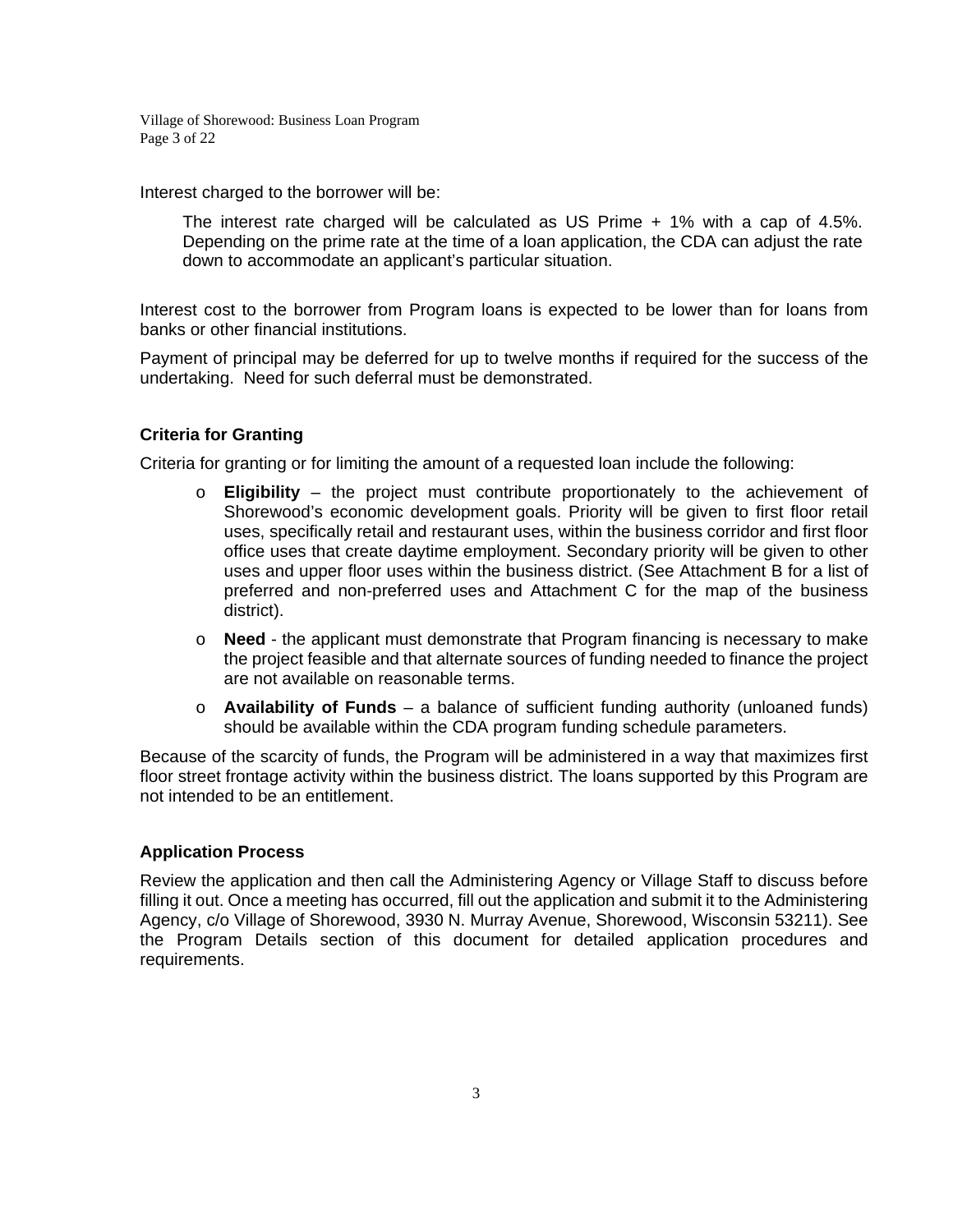Village of Shorewood: Business Loan Program Page 4 of 22

# VILLAGE OF SHOREWOOD BUSINESS LOAN PROGRAM

# PROGRAM DETAILS

### Introduction

The Business Incentive Loan Program (the "Program") was established by the Community Development Authority ("CDA") and Village Board in 2007 to assist businesses and property owners in financing business expansion and startups, consistent with the economic development goals of the Village.

Through the Program, qualified businesses and property owners are eligible for low-interest loans to finance qualifying business expansion and start-ups. Loan funds that are repaid to the CDA will be used to assist other businesses within the loan program. The purpose of this manual is to set forth the criteria for the financing that is available from the Program.

### Purpose

The objective of the Business Incentive Loan Program is prioritized to create first floor retail and restaurant uses within the business district, increase the Village of Shorewood's tax base through the retention and expansion of existing businesses, and assist with the development of new businesses within the Village. The Program is also intended to provide assistance to business owners who wish to purchase commercial property within the Village. Small and medium sized businesses often lack the necessary capital to develop or expand their operations, and, as such, this lack of capital has a significant impact on the local tax base.

The Program includes funding mechanisms and interest rates that are designed to encourage business development, while providing for the recapitalization and growth of the Program over time.

### Eligible Applicants

Eligible applicants for the Business Loan Program are business owners located in the Village or those that will locate in the Village as a result of loan funds. These applicants must demonstrate that they are unable to access total financing necessary for the business or real estate project through conventional sources.

## **Administration**

The assets in the Program shall be the property of the Village of Shorewood CDA and funding decisions relative to individual loan applications shall be made by the CDA. Substantial changes to the loan program (ex: changes to the minimum or maximum amounts and changes to preferred and non-preferred uses) must be adopted by both the CDA and Village Board.

Applications for program funding can be obtained from the Village of Shorewood website and/or the Administering Agency website. The Southeastern Wisconsin Regional Planning Commission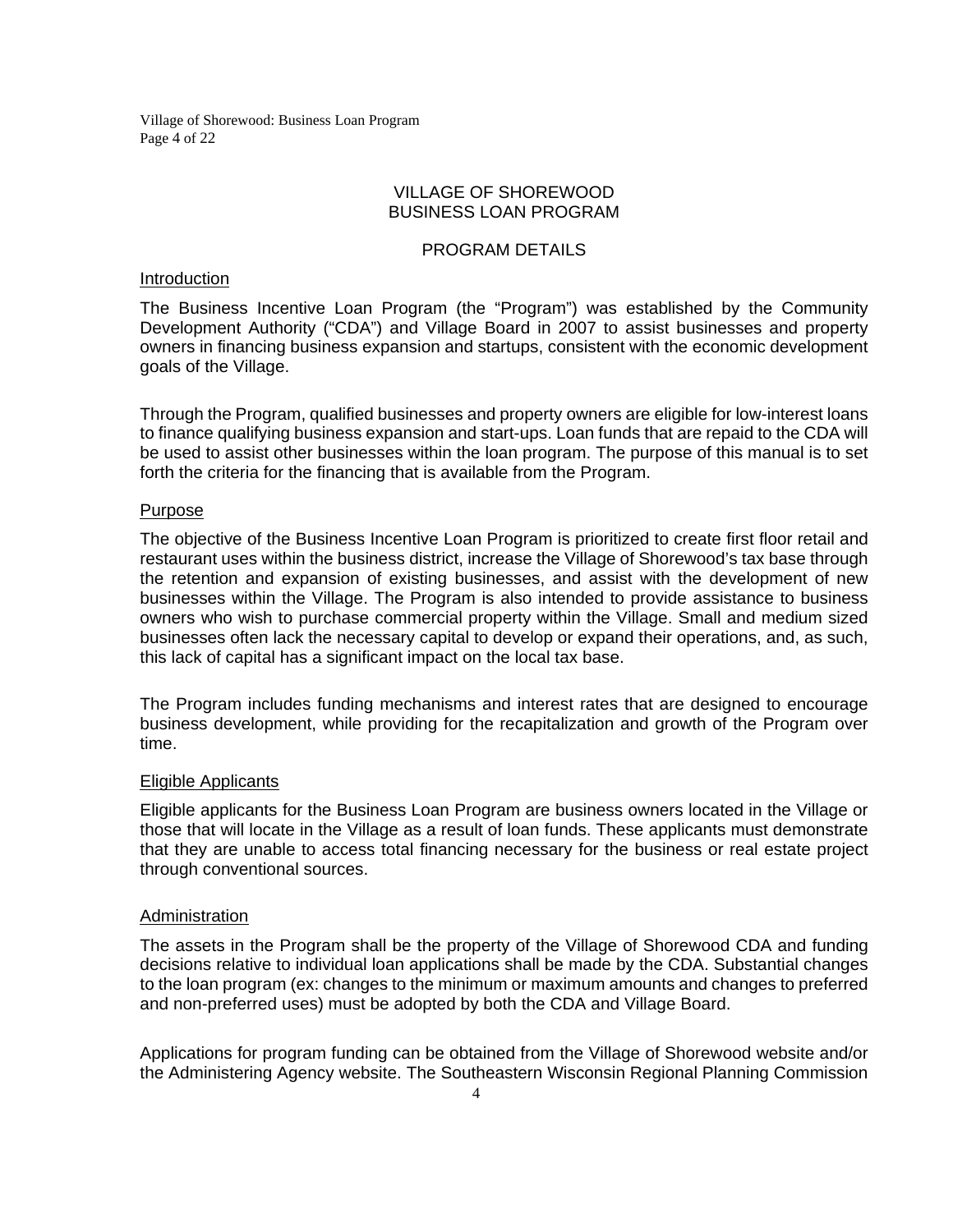Village of Shorewood: Business Loan Program Page 5 of 22

("SEWRPC") or other designated agent approved by the CDA, will review all loan applications and provide loan underwriting assistance to the CDA. Designated Village staff shall be responsible for administration of the program loan disbursements and collections after approval.

## Application Procedures

Once the application has been downloaded from the Village website, businesses should contact Village Staff or the Administering Agency, c/o Village of Shorewood, 3930 N. Murray Avenue, Shorewood, Wisconsin 53211 to set up a meeting. A copy of the loan application and a list of the supporting documentation needed for each application are included as Attachment A to this manual. Following the submittal of the application, the Administering Agency will examine the application and supporting documentation for completeness and make a determination within 10 working days on whether or not the proposed project conforms to the standards and policies as set forth in this manual.

Once Village staff has completed its review of the application, the applicant business will be informed of any deficiencies, and requested to amend the application, if necessary. Upon final submission of a completed application, the application and all supporting documentation will be forwarded to the underwriter for review and recommendation to the CDA for consideration. Once a business loan receives approval from the CDA, a Loan Agreement will be executed. (See attachment D)

## Standards and Policies

The following standards and policies will be utilized in administering the Business Loan Program:

- 1. Funding Limits: The amount of funding available for each applicant is from \$10,000 \$45,000. The CDA will periodically review the maximum loan limit to determine if it should be adjusted solely as a result of increases in the Consumer Price Index (CPI). Any changes to the maximum loan limit will be approved by the CDA and Village Board.
- 2. Type of Financing Available: All monies will be provided in a manner that enhances the viability of the proposed project. The CDA, at its discretion, may waive the requirement for providing loans on an installment basis.
- 3. Project Initiation: Any Business Loan Program and matching monies may not be spent prior to the approval of the loan by the CDA. However, under special circumstances, an applicant may request to spend matching private dollars limited to 10% of the final approved loan amount while opening/moving their business within Shorewood and before CDA has approved the formal loan. This 10% private expense could then still qualify as project expenses under the Program once the loan is approved.
- 4. Private Sector Leverage Ratio: A minimum of one dollar of private sector investment towards approved expenditures will be required for each dollar of CDA investment. Private sector investment is defined as financing from a private lending institution and/or cash equity that is contributed to the project by the applicant. Applicants will be required to utilize a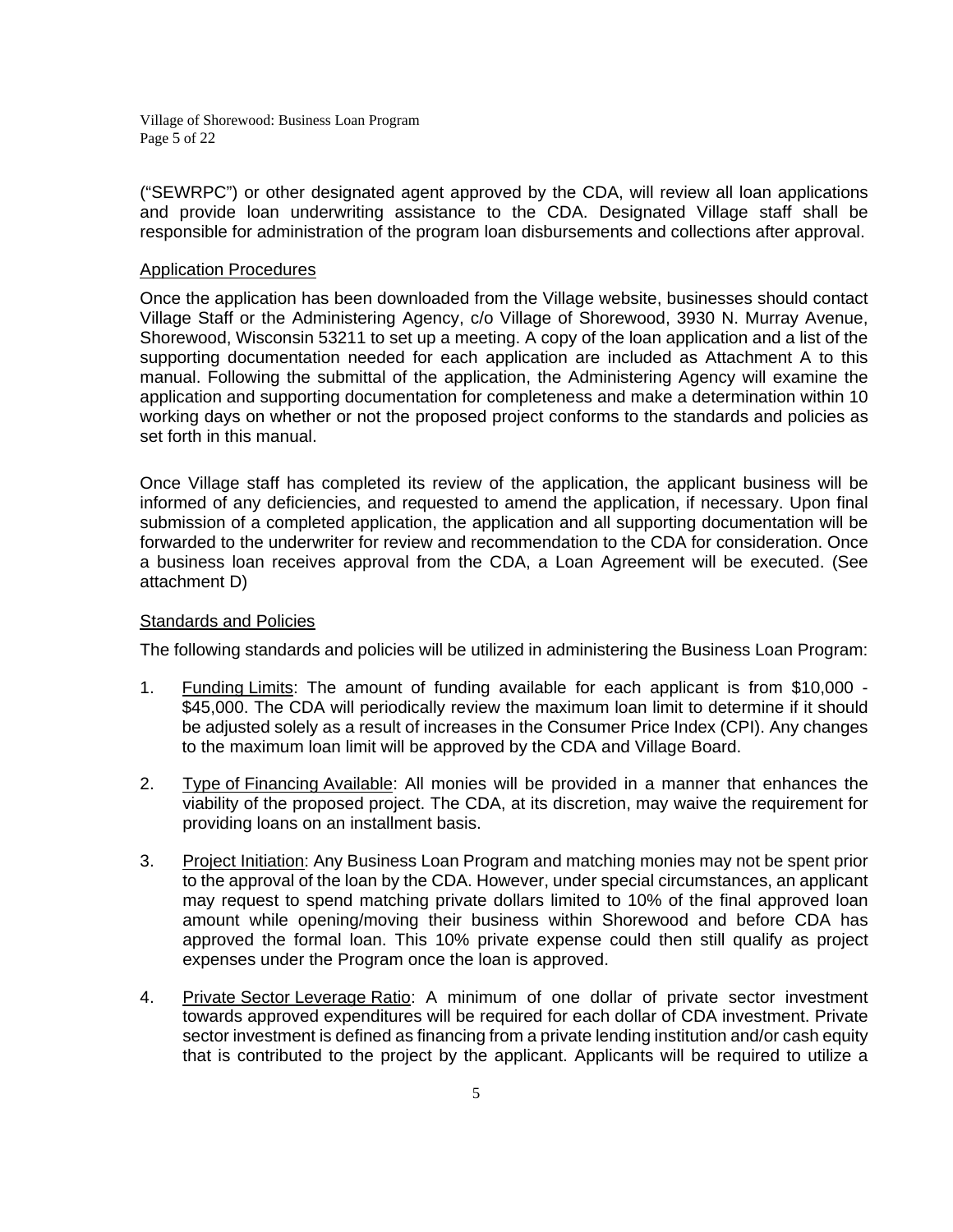private financial institution to finance all or a portion of the private sector match, unless waived by the CDA. In addition, all private sector dollars must be obtained from a non-public source and no public funds of any type may be counted towards leveraged private investment.

- 5. Community Benefits: To be eligible for funding, applicants must demonstrate the following: tax base enhancement, first floor retail and/or restaurant use within the business district, and/or job growth. In particular, Business Loan Program monies contributed to a project must not exceed 30 percent of the existing fair market value of the property as reported by the Village Assessor or an appraiser acceptable to the CDA.
- 6. Access to Program Funds: Program funds will typically be provided in installments to applicants through draw requests as expenditures are made in accordance with the funding application. The minimum draw request shall be \$5,000 or 20% of the approved loan amount, whichever is greater. All draw requests must be submitted within 90 days of the project completion date to designated Village staff to be eligible for reimbursement; if not, funds are forfeited. The project completion date will be clearly noted in the construction schedule.
- 7. Expenditures: All expenditures must be properly documented. All draw requests must be supported by appropriate receipts, invoices, lien waivers, and proofs of payment prior to being processed. As applicable, all permits, inspections, and verifications of work done must also be completed in order to process any draw requests.
- 8. Eligible Activities: Activities eligible for funding include:
	- a) Real property acquisition, building demolition, site preparation, and similar site-related redevelopment activities to stimulate business development.
	- b) Interior and exterior building rehabilitation and new construction.
	- c) Leasehold improvements; the acquisition of furniture, fixtures, and equipment.
	- d) Operating Expenses/Working Capital not to exceed 20% of total loan amount.
- 9. Ineligible Activities: Activities **not** eligible for funding include:
	- a) Purchasing equity in private businesses.
	- b) Subsidizing interest payments on existing loans and other working capital expenses.
	- c) Refinancing loans made by other lenders or investors.
	- d) Contributing equity required of borrowers participating in other loan programs.
	- e) Financing deposits in interest-bearing accounts, certificates of deposit, and other cash investments.
	- f) Home based businesses.
- 10. Other Considerations: Typically, loan assistance will consist of providing financing for fixed assets that are an integral part of the proposed project and up to 20% operating expenses/working capital.
- 11. Standard Loan Terms: Standard terms for installment loans are as follows: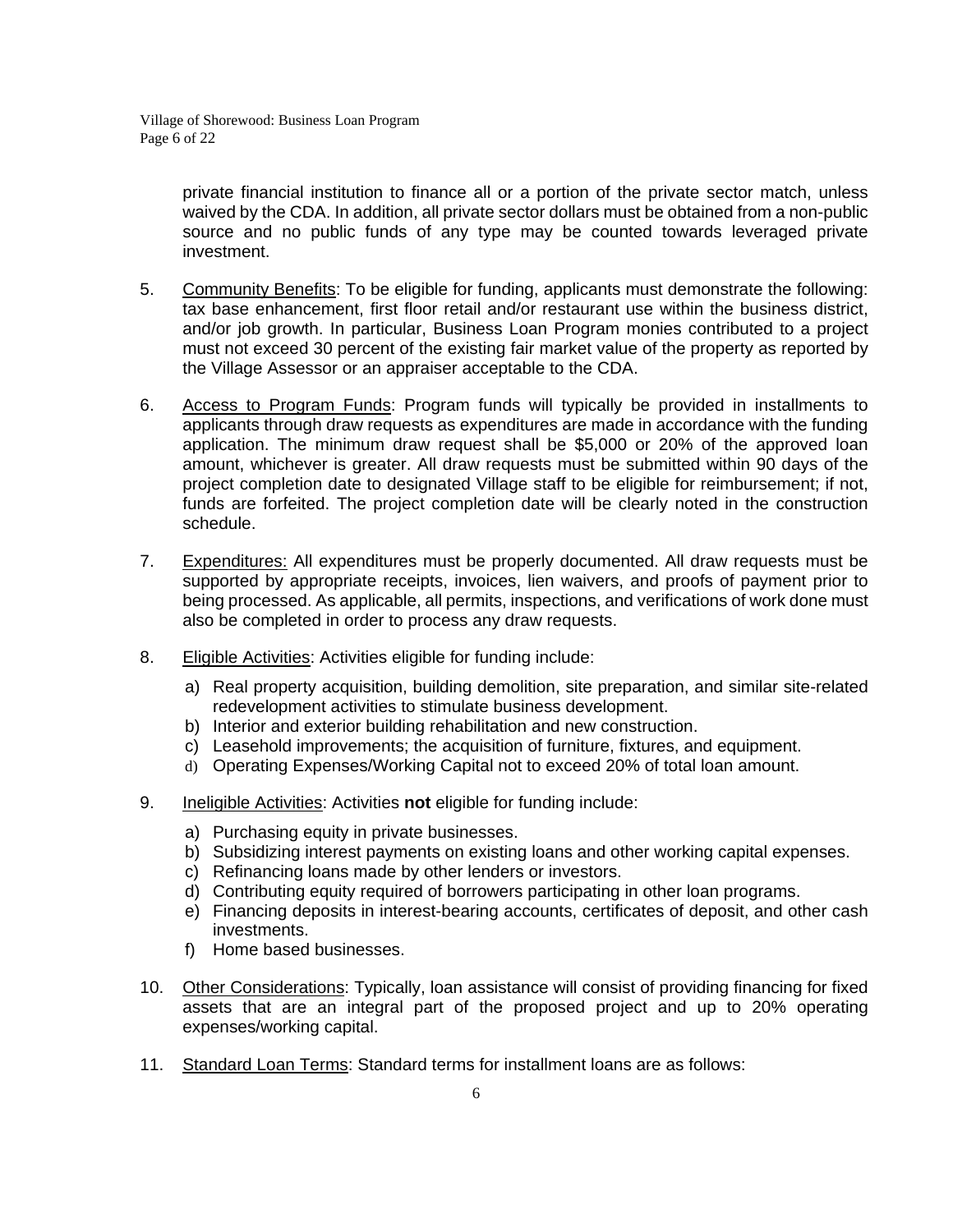Village of Shorewood: Business Loan Program Page 7 of 22

- a) Real property acquisition, site-related redevelopment, building rehabilitation—maximum of ten (10) years.
- b) Leasehold improvements, Furniture, fixtures, equipment and working capital -- three to seven (3-7) years depending on the size of the program loan and the ratio of private sector investment in the project.

The specific term for an individual borrower may also be based on the useful life of the asset, as well as the terms offered by the private sector financial institution participating in the project. However, the CDA retains the right to adjust individual loan terms in order to facilitate a successful loan fund project.

- 10. Need Determination: Each applicant must demonstrate that Business Loan Program financing is necessary to make the project feasible and that alternative sources of financing the total project is not available on reasonable terms.
- 11. Interest Rate: Interest charged to the borrower will be US Prime + 1%. The interest rate charged to the borrower will be fixed for the entire term of the loan at the time a loan agreement is signed with the Village. Loan interest rates will be capped at 4.5%. Depending on the prime rate at the time of a loan application, the CDA can adjust the rate down to accommodate an applicant's particular situation.
- 12. Deferral of Principal and Interest: The Business Incentive Program has the option of deferring principal payments upon demonstration by the recipient business that a deferral is required to make the project feasible. This deferral period begins from the date of the first participant draw disbursement.
- 13. Equity Requirements: The CDA may require an equity injection for Business Incentive Loan Program projects, when appropriate.
- 14. Collateral Requirements: Each Business Loan Program project will include a Financing Agreement between the Village and recipient business that details the terms and conditions of the loan fund financing, along with supporting collateral documents. In addition, performance bonding may be required when deemed necessary to protect the CDA's interest in the project. The Financial Agreement (See Attachment D for Samples) will be filed with the Village to become part of the Village's official record.

Collateral requirements will be determined on an individual basis by the CDA and may include mortgages on land and buildings; liens on furniture, fixtures, and equipment; and liens on accounts receivable and inventory. This collateral may be subordinated to private sector financial institutions participating in the project, if required. In addition, junior liens on all business assets may be used where appropriate. Personal guarantees from the principals of the business with 20 percent or more ownership will be required.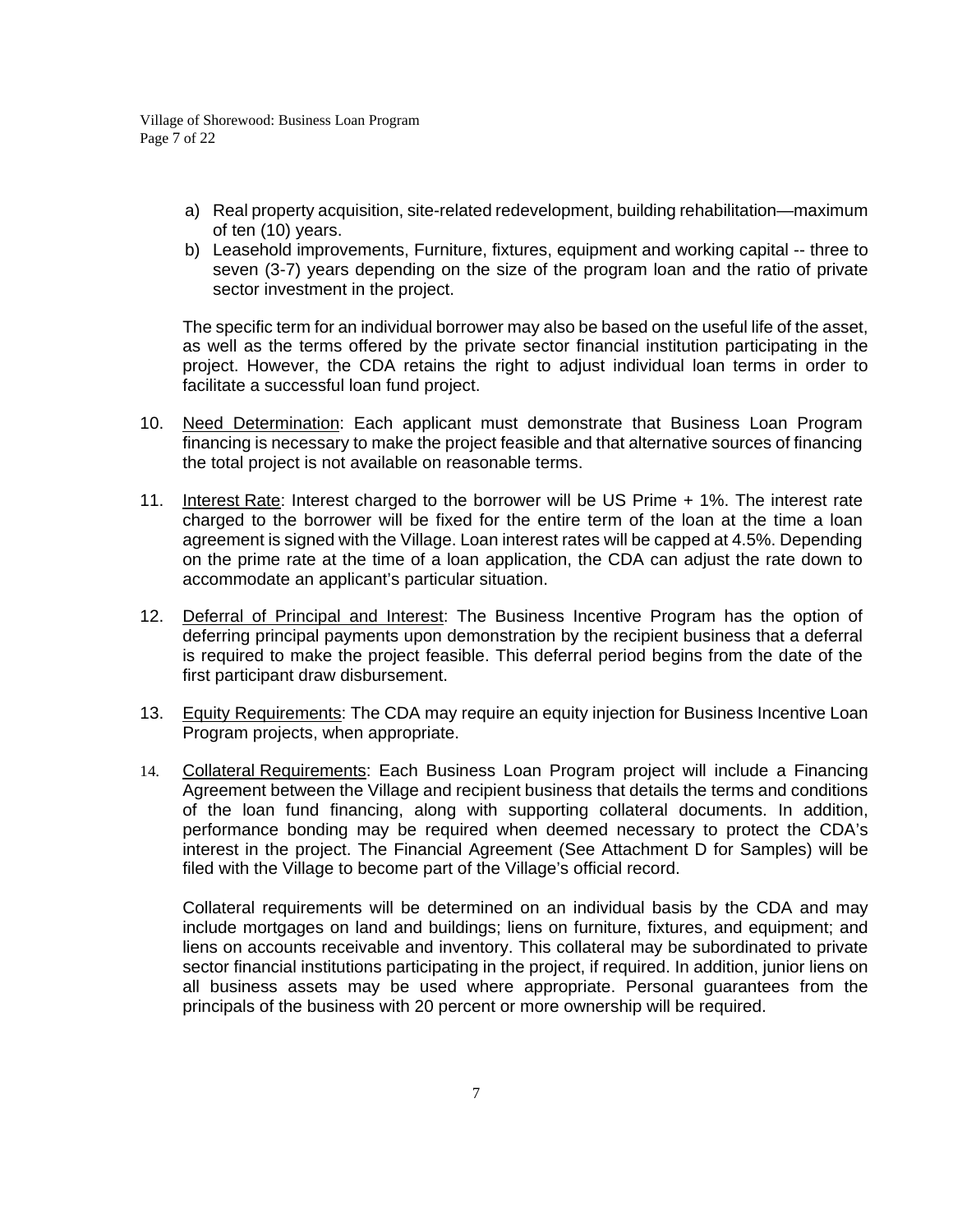Finally, loan recipients will be required to maintain property-casualty insurance for the appraised value of the property being financed, and have the CDA listed as an additional insured on the policy.

- 15. General Policies for Restructuring Loans: Business Loan Program loans may be restructured when restructuring will improve the borrower's ability to repay the loan, as long as the business is financially viable as evidenced through a business credit analysis. The CDA will work with the owner(s) of the business to determine the need for restructuring, and, if appropriate, the CDA may restructure the loan to improve cash flow within the business.
- 16. Program Fees: The CDA will require a loan application fee of \$300 to be paid to the Village of Shorewood at the time of loan application. If the application is approved, a loan origination fee equal to one (1.0) percent of the loan amount, plus payment of any legal fees incurred by the CDA for the loan closing, will be added to the principal amount of the loan and paid with program monies. The CDA reserves the right to waive or reduce these financing origination fees.
- 17. Availability of Funds: Available funding for the program will be managed by the CDA. In those instances, where the number of requests exceeds available funding, applications will be prioritized based upon the following: Priority will be given to first floor retail uses, specifically retail and restaurant uses, within the business corridor and first floor office uses that create daytime employment. Secondary priority will be given to other uses and upper floor uses within the business district. (See Attachment B for a list of preferred and nonpreferred uses and Attachment C for a map of the business district). When feasible, the amount of CDA monies contributed to each project may also be reduced in order to facilitate as many requests as possible. The CDA will follow procedures outlined in the Loan Management and Administration Document to make these decisions.
- 18. Project Completion Date: All projects must be initiated within six (6) months following approval of the financing application and completed within one (1) year of loan closing. Authorizations/approvals for program participation lapses at the project completion date. The CDA may provide extensions beyond the time limit, if warranted, upon the request of the applicant.
- 19. Additional Requirements: All CDA-financed activities must:
	- a) Contribute proportionately to the achievement of the Village of Shorewood's economic development goals as outlined in the Village of Shorewood Central District Master Plan and Commercial Design Guidelines, as adopted by the CDA and the Village Board.
	- b) Have the applicant retain ownership for sufficient time to complete the project, stabilize its occupancy, and establish project management.
	- c) Not damage designated Village landmarks.
	- d) Comply with all applicable policies, rules, codes, regulations, and statutes of the Village of Shorewood and State of Wisconsin.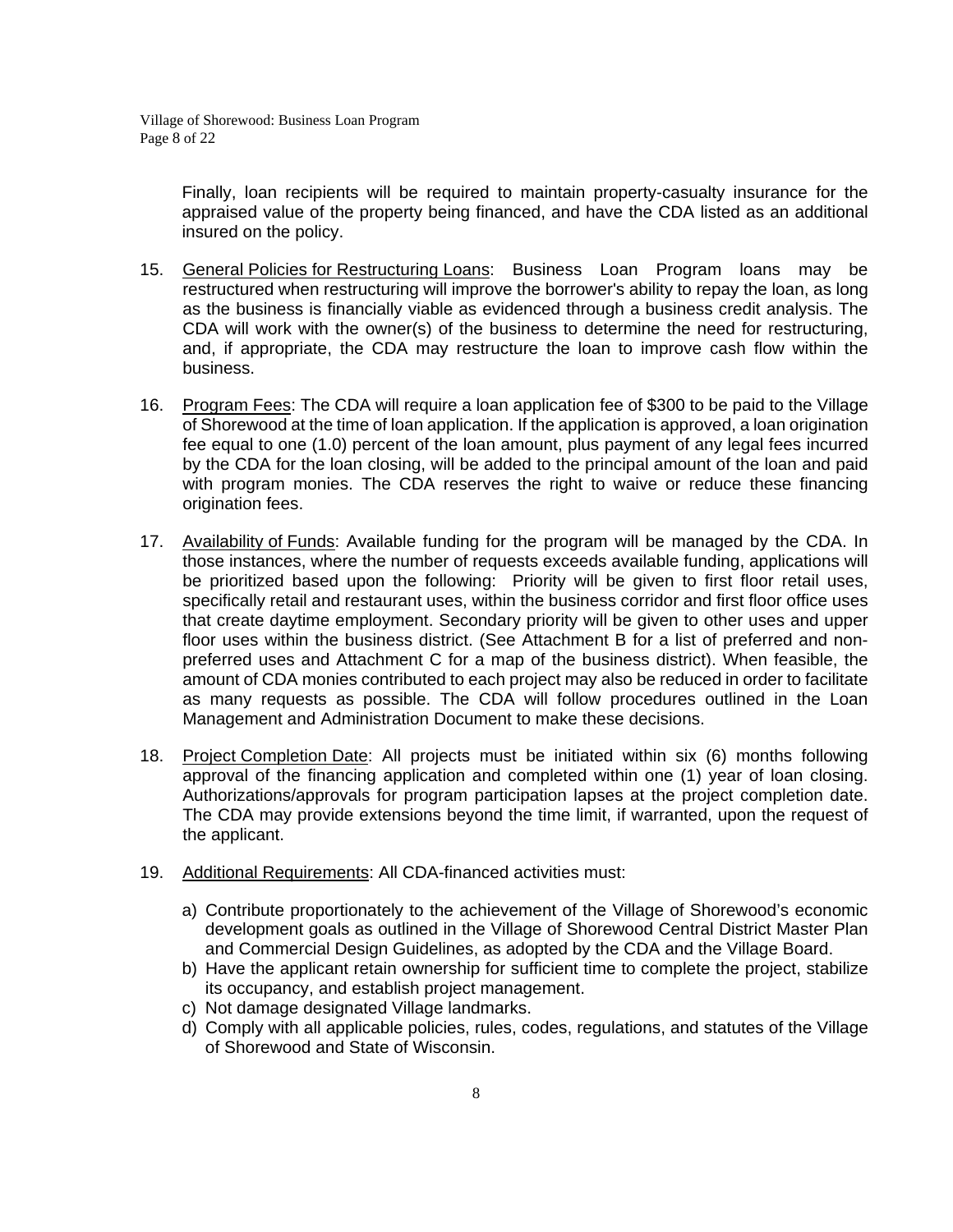Village of Shorewood: Business Loan Program Page 9 of 22

# 20. Records Retention

Certain records related to this Business Loan Program are public record and subject to open records law. As such, records will be retained by the Village of Shorewood and CDA. The Village of Shorewood is the official custodian for the Business Loan Program documentation.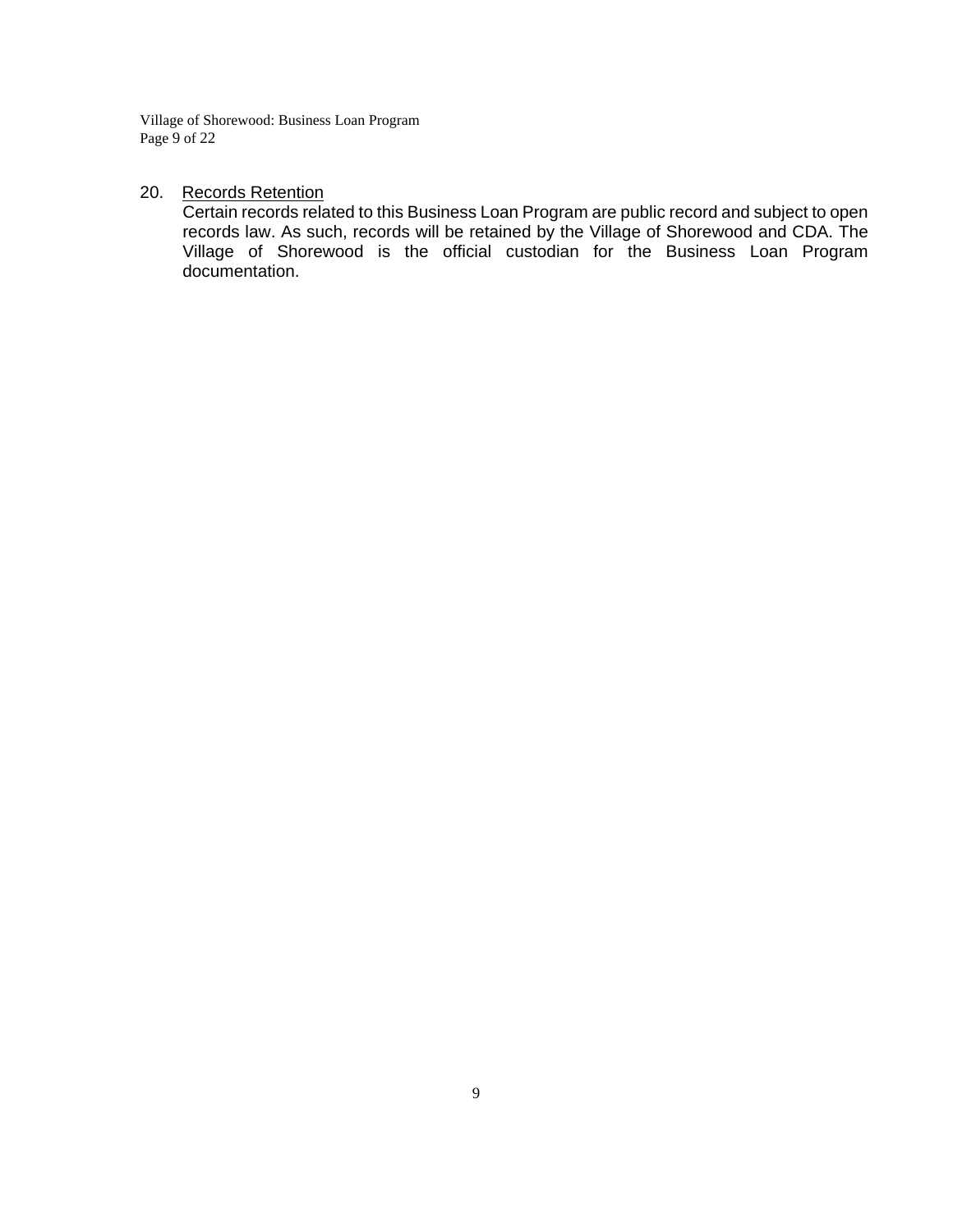Village of Shorewood: Business Loan Program Page  $10$  of 22

# **Attachment A**

# **VILLAGE OF SHOREWOOD BUSINESS LOAN PROGRAM APPLICATION**

| Telephone No.: _________________________ |  |
|------------------------------------------|--|
| <b>Brief Project Description:</b>        |  |
|                                          |  |
|                                          |  |
|                                          |  |
|                                          |  |

# Sources and Uses of Funds

|                 | <b>Business</b><br>Incentive<br>Loan<br>Program | Bank<br>Financing | Other<br>Government<br>Assistance | Equity<br>Financing | Total |
|-----------------|-------------------------------------------------|-------------------|-----------------------------------|---------------------|-------|
| a) Land $/$     |                                                 |                   |                                   |                     |       |
| <b>Building</b> |                                                 |                   |                                   |                     |       |
| Purchase        |                                                 |                   |                                   |                     |       |
| d) Building     |                                                 |                   |                                   |                     |       |
| Renovation      |                                                 |                   |                                   |                     |       |
| e) Capital      |                                                 |                   |                                   |                     |       |
| Equipment       |                                                 |                   |                                   |                     |       |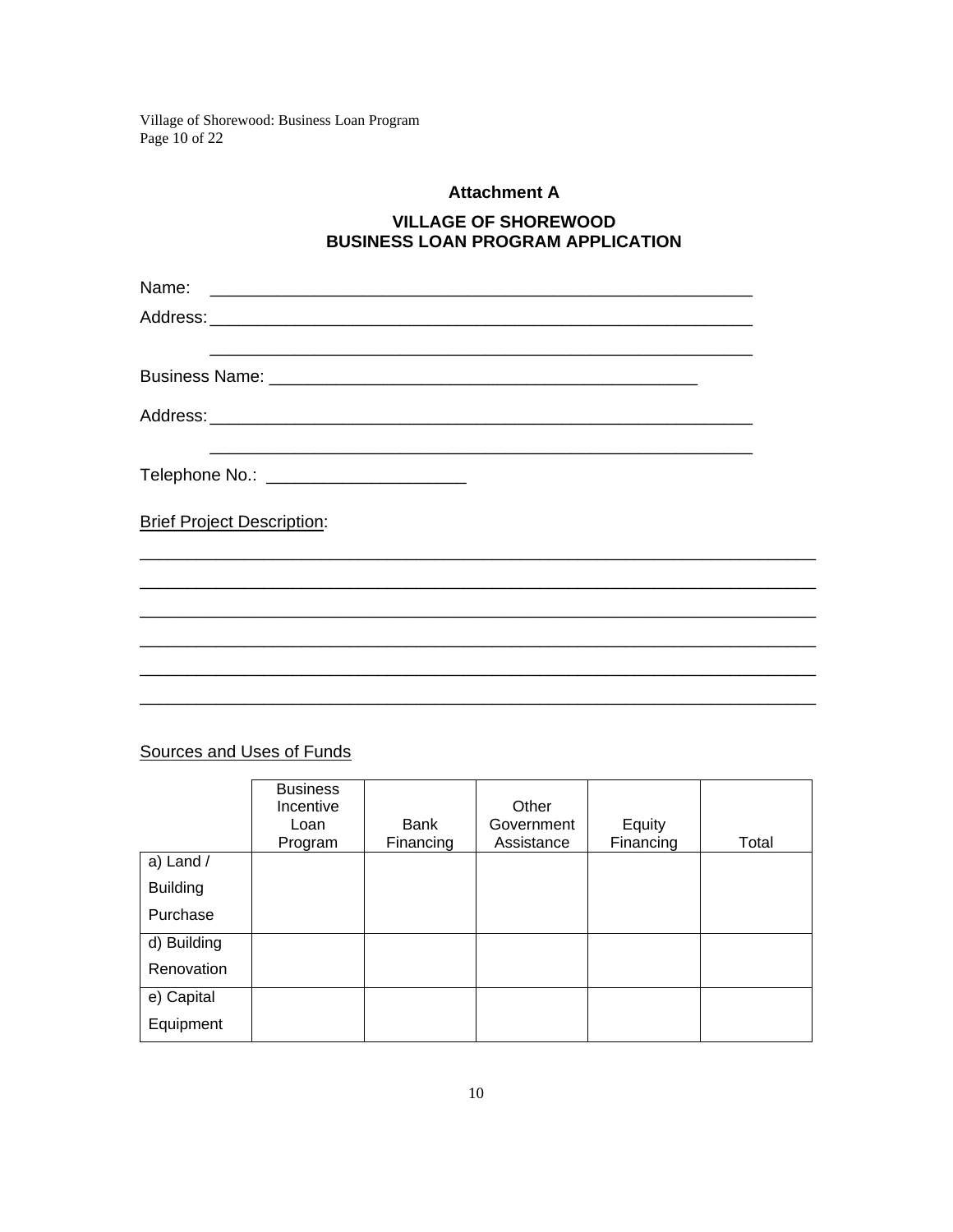Village of Shorewood: Business Loan Program Page 11 of 22

| f) Operating    |  |  |  |
|-----------------|--|--|--|
| Expenses        |  |  |  |
| /Working        |  |  |  |
| Capitol         |  |  |  |
| <b>SUBTOTAL</b> |  |  |  |
| Closing         |  |  |  |
| Costs (1%)      |  |  |  |
| <b>TOTAL</b>    |  |  |  |
| <b>COSTS</b>    |  |  |  |

# Business Loan Program Assistance Requested

| a) Loan Amount              |  |
|-----------------------------|--|
| c) Loan Term (years)        |  |
| d) Deferral Period (months) |  |

# Source of Bank Financing:

Name:

Address: \_\_\_\_\_\_\_\_\_\_\_\_\_\_\_\_\_\_\_\_\_\_\_\_\_\_\_\_\_\_\_\_\_\_\_\_\_\_\_\_\_\_\_\_\_\_ \_\_\_\_\_\_\_\_\_\_\_\_\_\_\_\_\_\_\_\_\_\_\_\_\_\_\_\_\_\_\_\_\_\_\_\_\_\_\_\_\_\_\_\_\_\_

Contact Person: \_\_\_\_\_\_\_\_\_\_\_\_\_\_\_\_\_\_\_\_\_\_\_\_\_\_\_\_\_\_\_\_\_\_\_\_

Telephone No.: \_\_\_\_\_\_\_\_\_\_\_\_\_\_\_\_\_\_\_\_

Loan Amount: \$\_\_\_\_\_\_\_\_\_\_\_\_\_\_\_

# Source of Equity Financing:

Name: \_\_\_\_\_\_\_\_\_\_\_\_\_\_\_\_\_\_\_\_\_\_\_\_\_\_\_\_\_\_\_\_\_\_\_\_\_\_\_\_\_\_\_\_\_\_\_

Address: \_\_\_\_\_\_\_\_\_\_\_\_\_\_\_\_\_\_\_\_\_\_\_\_\_\_\_\_\_\_\_\_\_\_\_\_\_\_\_\_\_\_\_\_\_\_

Telephone No.: \_\_\_\_\_\_\_\_\_\_\_\_\_\_\_\_\_\_\_\_

Amount: \$\_\_\_\_\_\_\_\_\_\_\_\_\_\_\_

\_\_\_\_\_\_\_\_\_\_\_\_\_\_\_\_\_\_\_\_\_\_\_\_\_\_\_\_\_\_\_\_\_\_\_\_\_\_\_\_\_\_\_\_\_\_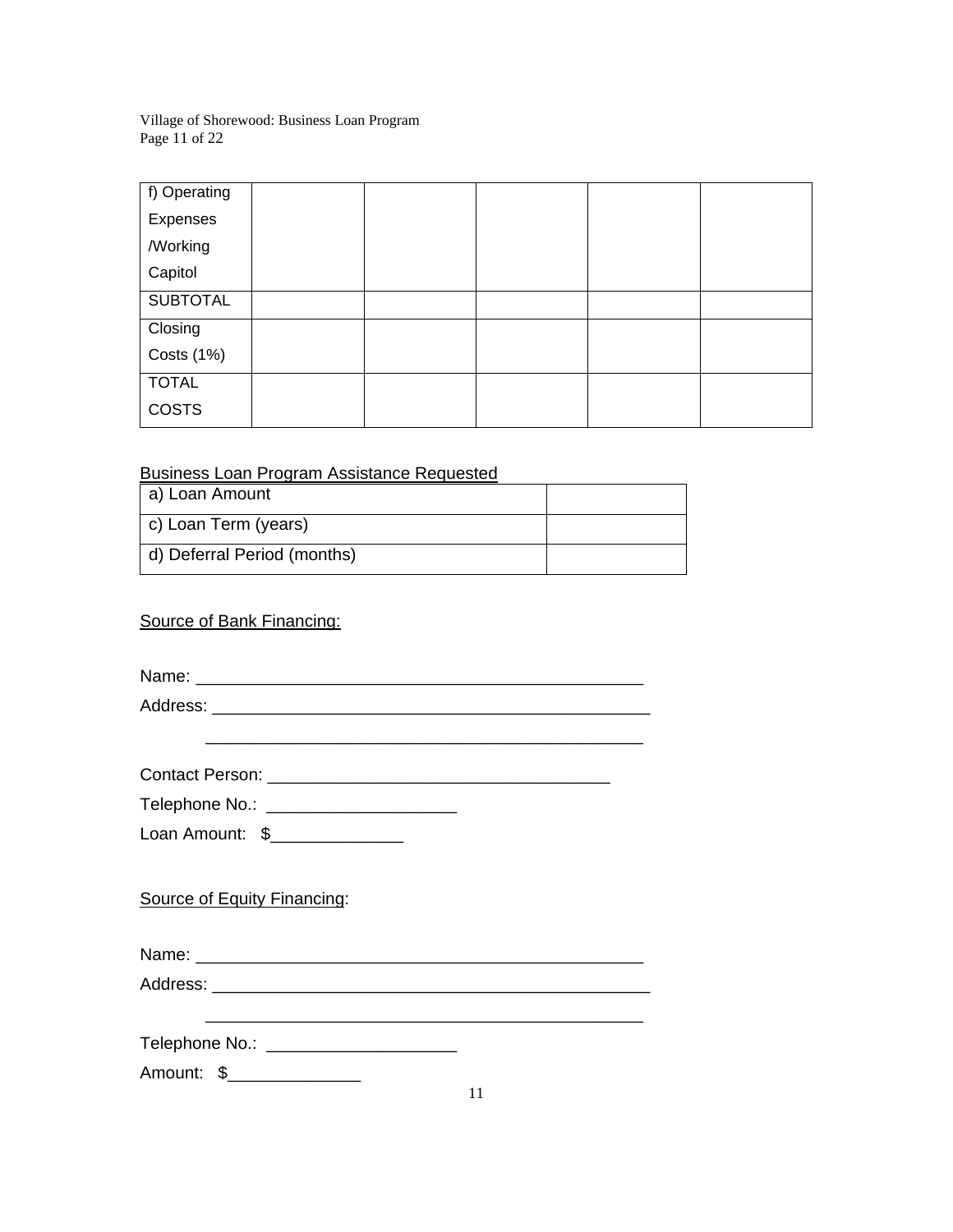Village of Shorewood: Business Loan Program Page 12 of 22

Date Certain that the Project Will Begin: \_\_\_\_\_\_\_\_\_\_\_\_\_\_\_\_\_\_\_\_\_\_\_\_\_\_\_

I hereby certify that the information provided above and in the attached supporting documentation is to the best of my knowledge true and correct. I also agree to pay the loan origination fee and any legal expenses, as defined in the Village of Shorewood Business Loan Program manual, should a loan be approved by the Village of Shorewood Community Development Authority.

| <b>Applicant Signature</b> |  |
|----------------------------|--|

For additional information about the Village of Shorewood Business Loan Program, please contact the Administering Agency.

Please submit the Business Loan Program application and supporting documentation to:

Shorewood Business Loan Program (Insert: Administering Agency) c/o Village of Shorewood 3930 N. Murray Avenue Shorewood, WI 53211

\* \* \*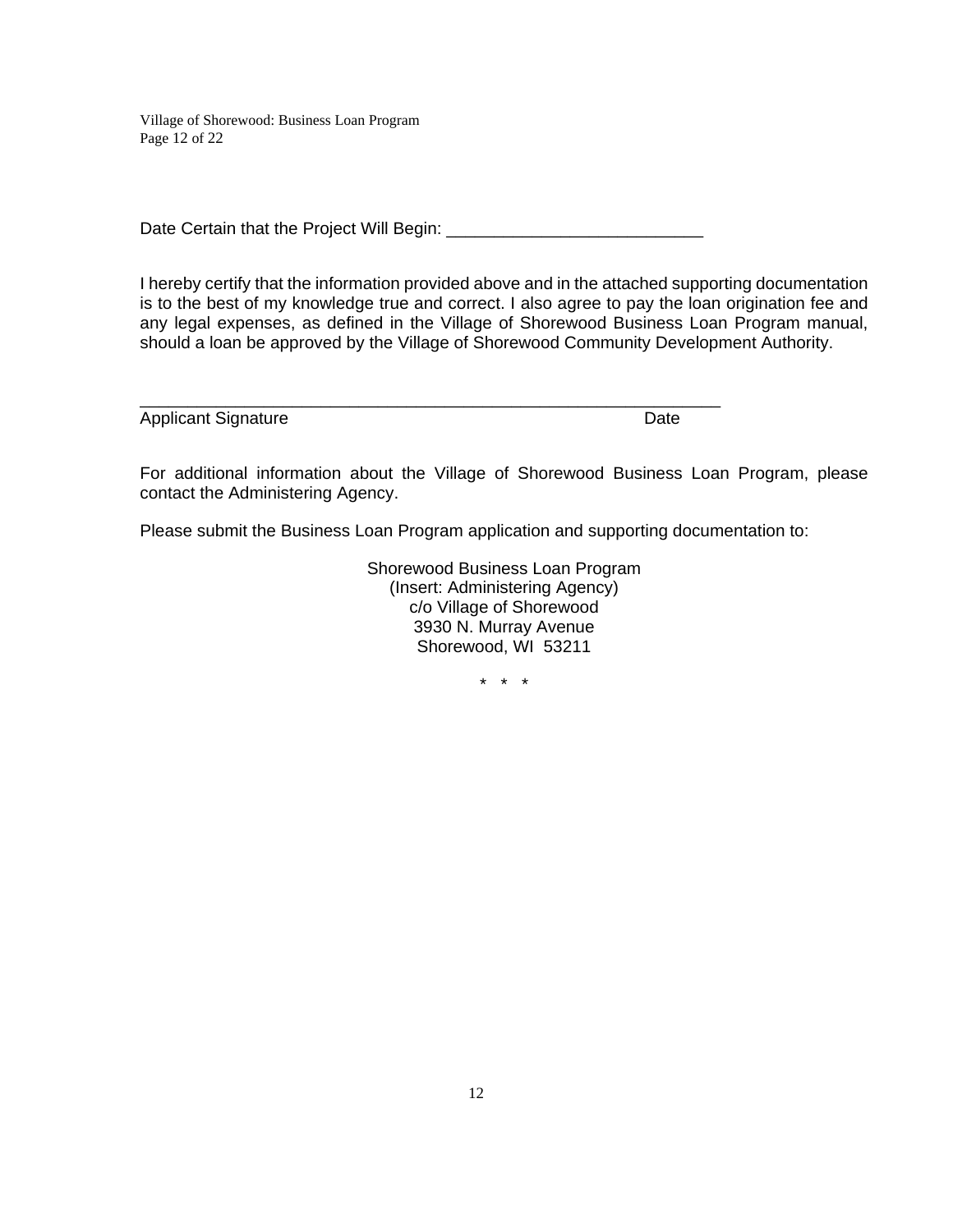Village of Shorewood: Business Loan Program Page 13 of 22

# BUSINESS LOAN PROGRAM: PROJECT DOCUMENTATION

The following supporting documentation should be submitted along with each Business Loan Program application.

- 1. A business plan that provides the information identified (See Attached Template #1).
- 2. Three years of the applicant's most recent financial statements or three years of the applicant's most recent Federal Income Tax Returns.
- 3. Financial projections including, at a minimum, a balance sheet at project initiation and income statements for the first three years of the project (See Attached Template #2)
- 4. Personal financial statements for the applicant (See Attached Template #3).
- 5. A statement of the anticipated community benefits to be derived from the proposed loan fund project and the reasons why the project will not take place or be financially successful without financing from the Business Incentive Loan Program.
- 6. A letter of commitment from the financial institution or other source(s) of debt financing that is a part of the project.
- 7. Cost estimates (please provide two officials competitive bids) and a binding construction schedule, with a not to exceed project completion date, for all fixed assets to be purchased or real estate improvements to be made indicating those funded by Business Loan Program monies.
- 8. A lease or pre-lease agreement for rental property, an offer to purchase for the acquisition of commercial real estate, or a warranty deed for existing commercial real estate.
- 9. Other documentation that may be required by the CDA that is deemed important relative to a determination regarding the Business Loan Program project.

\* \* \*

\_\_\_\_\_\_\_\_\_\_\_\_\_\_\_\_\_\_\_\_\_\_\_\_\_\_\_\_\_\_\_\_\_\_\_\_\_\_\_\_\_\_\_\_\_\_\_\_\_\_\_\_\_\_\_\_\_\_\_\_\_\_\_\_\_\_\_\_\_\_\_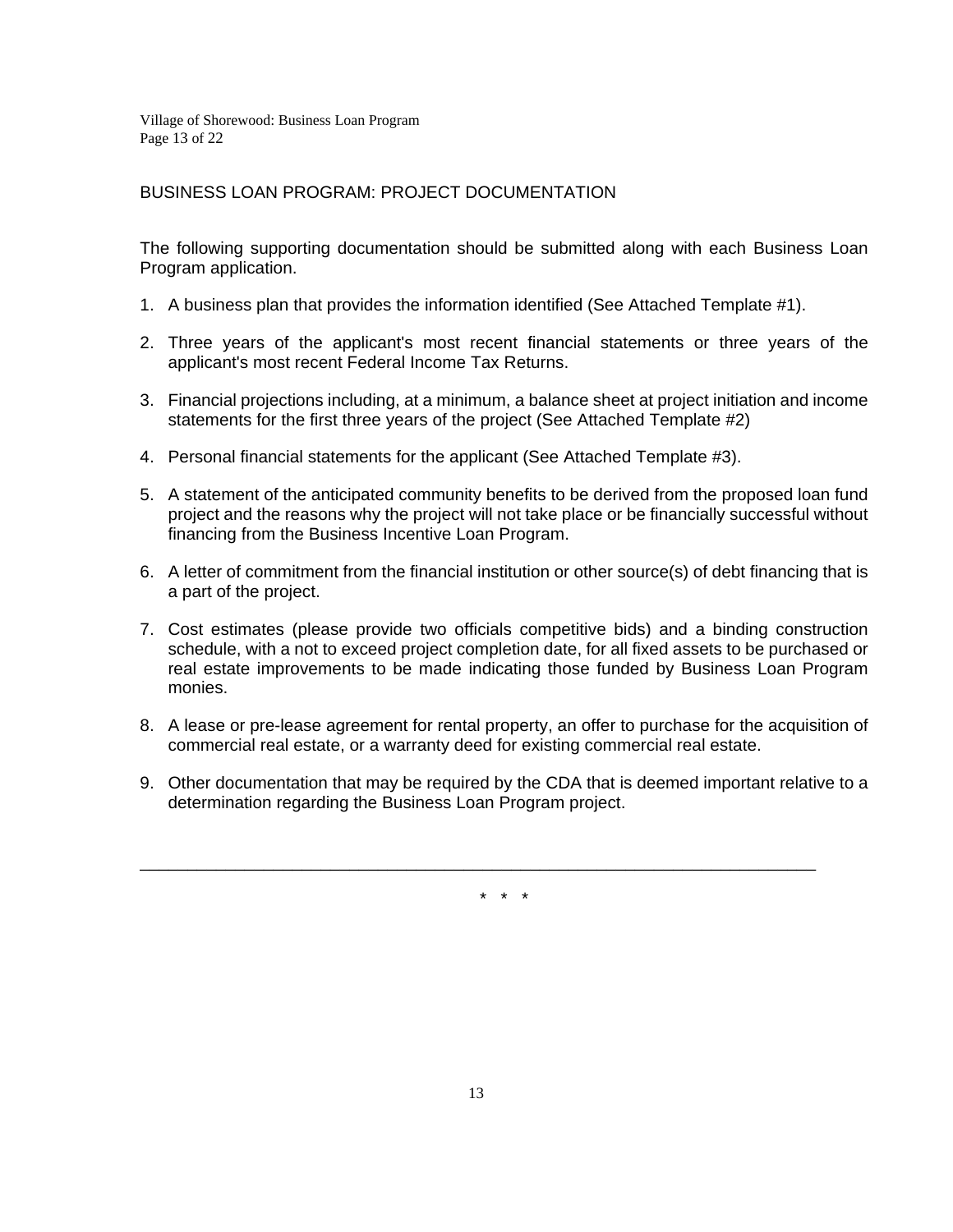Village of Shorewood: Business Loan Program Page 14 of 22

# **Attachment B**

# **VILLAGE OF SHOREWOOD PREFERRED/NON-PREFERRED USES**

Since 2007, the Village of Shorewood, Community Development Authority, and Business Improvement District have been actively engaged with current owners and real estate developers on the retail mix and offerings in the commercial corridors of the Village's business district. The goals for the revitalization of the business district are outlined in Shorewood's Central District Master Plan (2006 and 2014) and in the Retail Market Development Plan (2009 and updated in 2013) (the preceding documents are collectively referred to as the "Planning Documents"). The Planning Documents guide the preferred tenant categories outlined below and will serve as the standard against which requests for any non-preferred uses will be measured. The procedures set forth herein are in addition to, and do not replace, Village ordinances regulations and licensing requirements.

# **Preferred Uses**

- 1. Restaurants including: Fine dining, casual dining, full-service, limited-service, taverns, delis and breakfast establishments, specialty establishments such as smoothie bars, yogurt shops, candy stores, coffee shops
- 2. Retail Establishments including: Apparel, jewelry, shoes, sporting goods, pet supplies, hardware/home Improvement, lawn and garden, art supplies/framing/galleries, furniture/home furnishings, electronics, music, craft/hobby, retail postal/packaging/printing, books/magazines/newsstands, florists, cards/gifts, toys

# **Non-Preferred Uses**

- 1. Service Uses including insurance, banking, financial, legal, realty, staffing, cleaners, gas stations
- 2. Heath and Personal Care including clinics, doctor/dentist offices, massage parlors, chiropractic, funeral, vet clinics, pharmacies
- 3. Tattoo parlors, gun shops, smoke shops, pawn shops, check cashing stores, adult entertainment
- 4. Non-profit organizations/businesses
- 5. Any proposed use not included as a "Preferred Use"

*\*\*\*The CDA reserves the right to review the above uses annually and make changes by a majority vote of the CDA members and the Village Board.*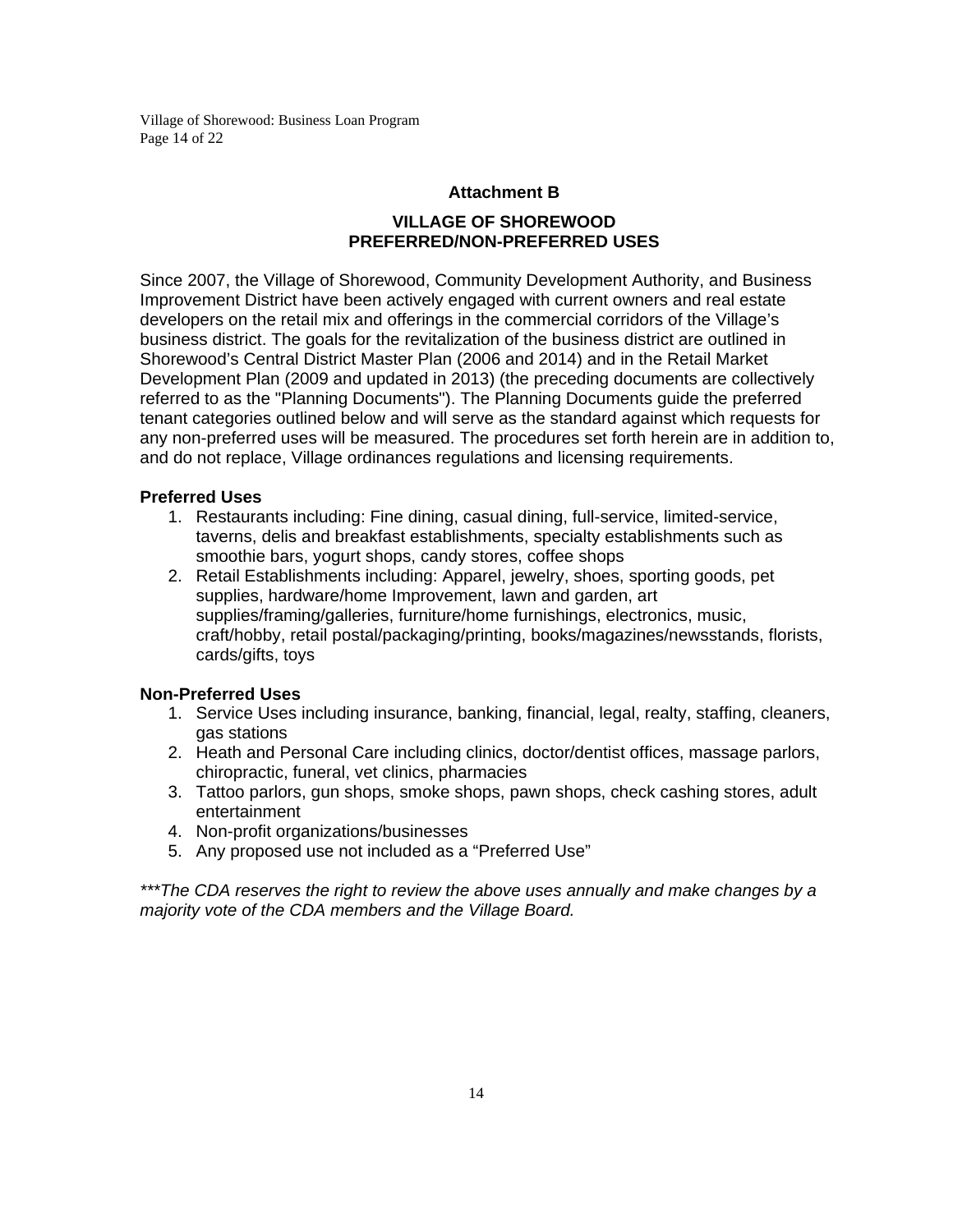Village of Shorewood: Business Loan Program Page 15 of 22

# **Attachment C**

# **VILLAGE OF SHOREWOOD BUSINESS DISTRICT MAP**

# Village of Shorewood Community Development Authority Facade Improvement & Business Loan **Target Area Map**

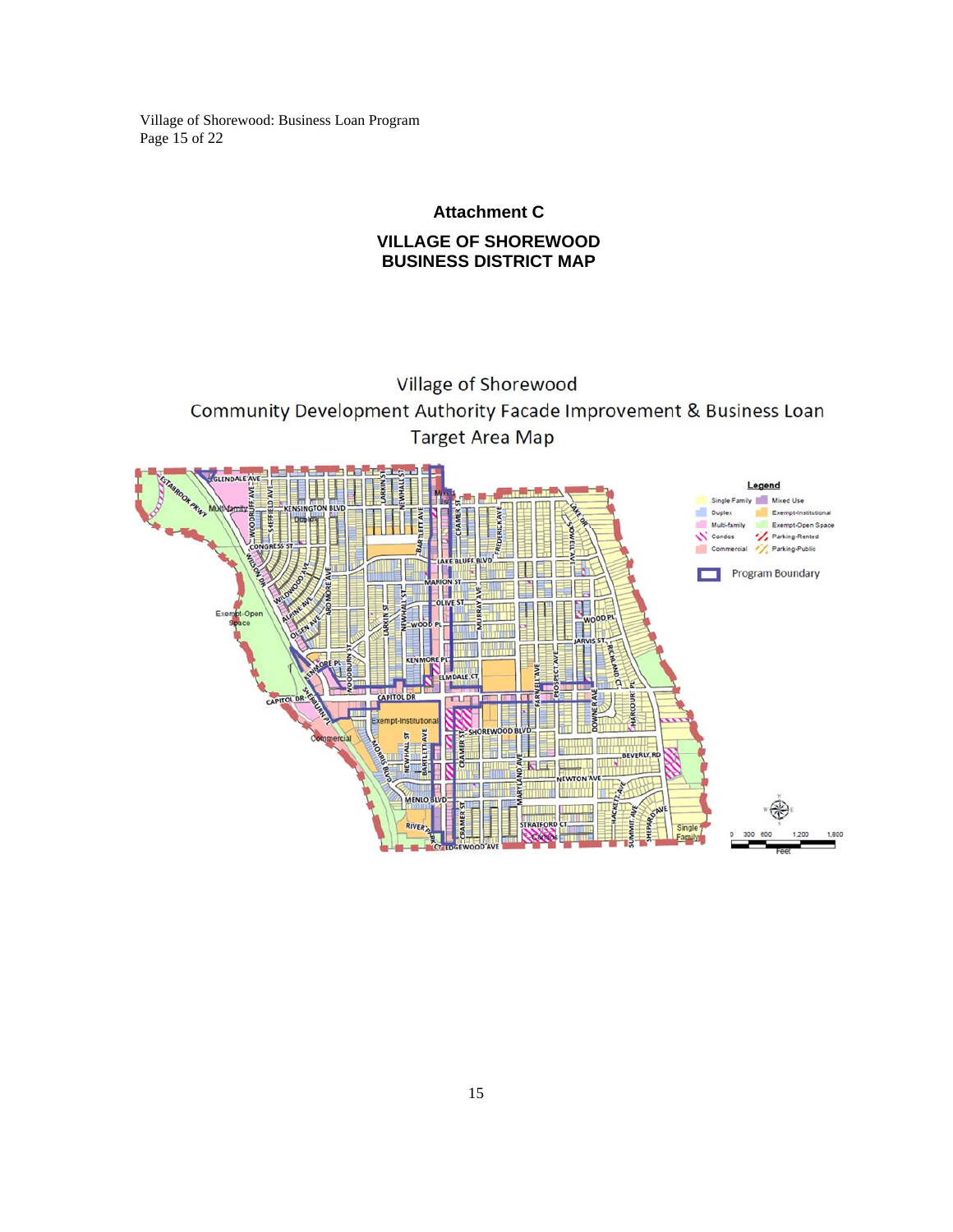Village of Shorewood: Business Loan Program Page 16 of 22

# **Attachment D VILLAGE OF SHOREWOOD SAMPLE FINANCIAL MANAGEMENT AGREEMENTS**

# **Financing Agreements**

**Attachment D1 – Term Loan Agreement (Typically used for smaller loans. Wisconsin Bankers Association template).**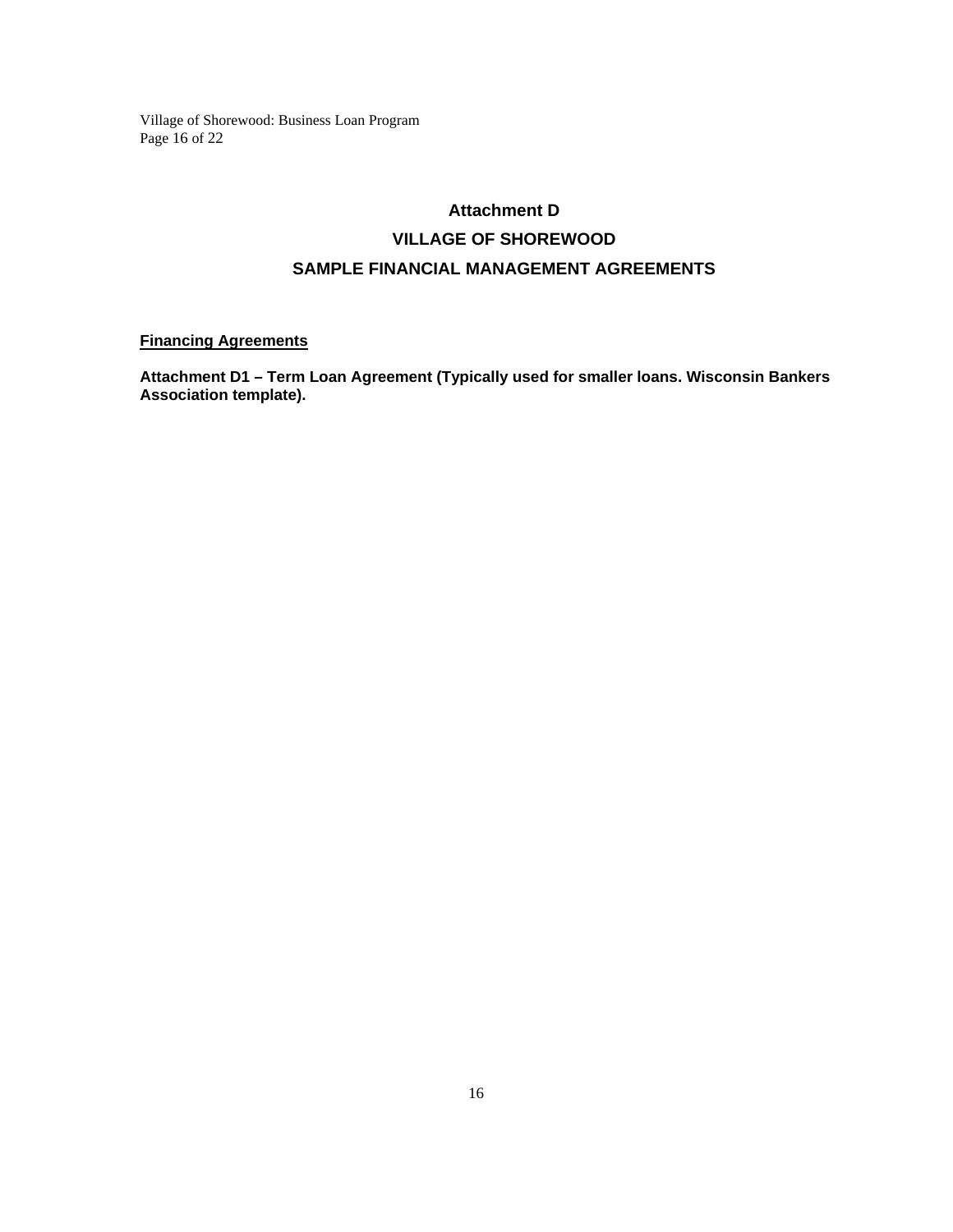Village of Shorewood: Business Loan Program Page 17 of 22

# **Attachment D1 VILLAGE OF SHOREWOOD Sample Term Credit Agreement**

#### W.B.A. 448T (12/01) **F11200**

Business

 **TERM CREDIT AGREEMENT**  © Wisconsin Bankers Association 2001 (Business Loans)



(Name of Customer)

The above named customer ("Customer", whether one or more) agrees with

("Lender") as follows:

**1. Term Loan.** (Check (a) or (b); only one shall apply)

(a) **Single Note; Multiple Advances.** If checked here, Customer requests that Lender lend to Customer from time to time such amounts as Customer may request, in accordance with this Agreement (the "Loan"), and subject to the terms of this Agreement, Lender agrees to lend such amounts up to the aggregate amount advanced of  $\frac{\cdot}{2}$  (the "Credit Limit") in one or more advances before \_\_\_\_\_\_. Customer's obligation to repay the Loan shall be evidenced by a promissory note (the "Note") in substantially the form of **Exhibit A** attached to this Agreement with blanks appropriately filled in and payable to the order of Lender; provided that Customer shall only be obligated to pay amounts which Lender has advanced. Amounts advanced to Customer and repaid to Lender may not be reborrowed by Customer under this Agreement.

(b) **Multiple Notes; Multiple Advances.** If checked here, and in consideration of extensions of credit from Lender to Customer from time to time, Lender and Customer agree that sections 4 through 19 of this Agreement shall apply to each such extension of credit unless evidenced by a document which states it is not subject to this Agreement. The term "Loan" includes all such extensions of credit. The term "Note" includes each promissory note evidencing Customer's obligation to repay an extension of Credit. This Agreement does not constitute a commitment by Lender to make such extensions of credit to Customer.

**2. Loan Procedures.** Customer may obtain advances of the Loan under this Agreement by giving Lender at least **two (2)** business days' prior notice of any advance requested, specifying the date and amount of the advance. Lender will make the funds available to Customer  $\Box$  by crediting the amount of the advance to Customer's account (Account No. ) with Lender  $\Box$  by \_\_\_\_\_\_\_\_\_\_. Each advance which is less than the remaining amount available to Customer under this Agreement shall be in an amount of not less than  $\Box$  Lender's obligation to make each advance is subject to the further condition that Lender shall have received a certificate signed by Customer, dated the date of the request for the advance and stating that the representations and warranties in section 4 are true and correct as of the date of the request and that no event of default has occurred and is continuing or would result from such advance.

**3. Conditions to Loan.** Lender's obligation to make the initial advance of the Loan is subject to the satisfaction of the following conditions:

(a) Lender shall have received the Note duly executed by Customer.

(b) Lender shall have received the following security documents and the additional security documents described on **Exhibit B**, if any (the "Security Documents"), duly executed, all accompanied by the appropriate financing statements:--------------------------------------------------------------------- ----------------------------------------------------------------------------------------------------------------------------------------------------------------------------------------------------------.

- certified by the Secretary of Customer of the articles of incorporation and bylaws of Customer, and resolutions of the Board of Directors of Customer authorizing the issuance, execution and delivery of this Agreement, the Note and the Security Documents, if any;
- $\Box$  certified by a general partner of Customer of the partnership agreement of Customer, and an authorization signed by all of the general partners of Customer authorizing the issuance, execution and delivery of this Agreement, the Note and the Security Documents, if any;
- certified by a member or manager of Customer, as appropriate, of the articles of organization and operating agreement of Customer, and an authorization signed by a member or manager of Customer, as appropriate, authorizing the issuance, execution and delivery of this Agreement, the Note and the Security Documents, if any;

<sup>(</sup>c) Lender shall have received copies: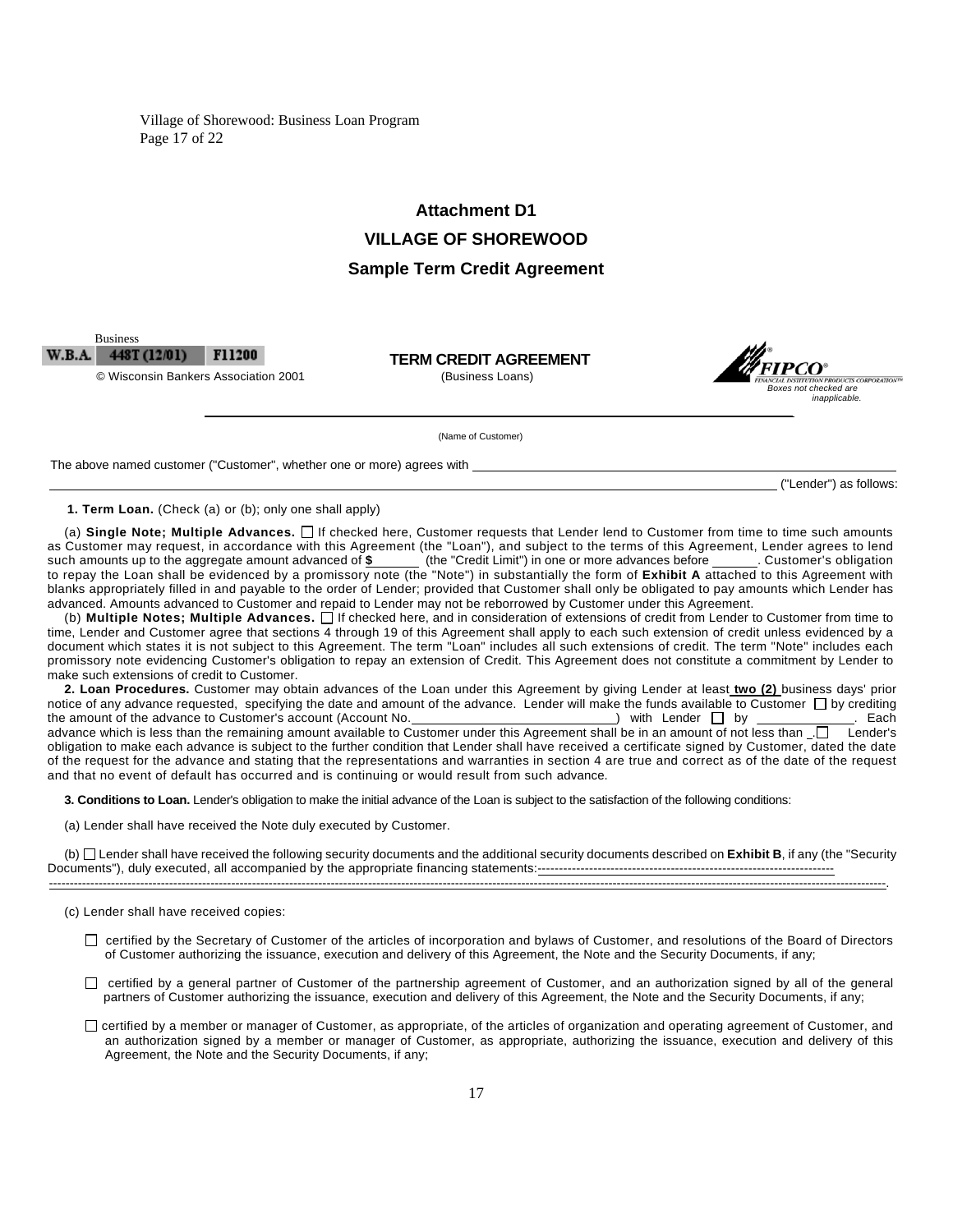#### Village of Shorewood: Business Loan Program Page 18 of 22

and a certification of the names and titles of the representatives of Customer authorized to sign this Agreement, the Note and the Security Documents, if any, together with true signatures of such representatives.

(d)  $\Box$  Lender shall have received a statement of sole ownership executed by the sole proprietor.

**151** \_\_\_\_\_\_\_\_\_\_\_\_\_\_\_\_\_\_\_\_\_\_\_\_\_\_\_\_\_\_\_\_\_\_\_\_\_\_\_\_\_\_\_\_\_\_\_\_\_\_\_\_\_\_\_\_\_\_\_\_\_\_\_\_\_\_\_\_\_\_\_\_\_\_\_\_\_\_\_\_ .

(e) Lender shall have received from counsel for Customer a favorable opinion satisfactory to Lender covering the matters described in sections 4(c) and 4(d), 4(e) or 4(f) as applicable, and 4(g) of this Agreement and such other matters as Lender may reasonably request.

(f)  $\Box$  Lender shall have received a quaranty of payment of the Loan duly executed by **xxxxxxxxxxxxx** 

\_\_\_\_\_\_\_\_\_\_\_\_\_\_\_\_\_\_\_\_\_\_\_\_\_\_\_\_\_\_\_\_\_\_\_\_\_\_\_\_\_\_\_\_\_\_\_\_\_\_\_\_\_\_\_\_\_\_\_\_\_\_\_\_\_\_\_\_\_\_\_\_\_\_\_\_\_\_\_\_\_\_\_ on WBA form

(g) All proceedings taken by Customer in connection with the Loan, the Security Documents and other documents provided to Lender shall be satisfactory to Lender and Lender shall have received copies of all documents reasonably required by it.

#### (h) **See Addendum 1 attached to this Agreement.**

**4. Representations.** Customer represents and warrants to Lender that on the date of each advance of the Loan:

(a) No part of the Loan will be used for personal, family or, household purposes.

(b) Customer will not use any part of the proceeds of the Loan to purchase or carry any margin stock within the meaning of Regulation U of the Board of Governors of the Federal Reserve System.

(c) The execution and delivery of this Agreement, the Note and the Security Documents, and the performance by Customer of its obligations under this Agreement, the Note and the Security Documents, are within its power, have been duly authorized by proper action on the part of Customer, are not in violation of any existing law, rule or regulation, any order or decision of any court, the articles of incorporation, bylaws, articles of organization, operating agreement, partnership agreement or other governing documents of Customer, as applicable, or the terms of any agreement or restriction to which Customer is a party or by which it is bound, and do not require the approval or consent of any person or entity. This Agreement, the Note and the Security Documents, when executed and delivered, will constitute the valid and binding obligations of Customer enforceable in accordance with their terms.

(d)  $\Box$  Customer is a corporation legally organized, validly existing and in good standing under the laws of the State of and is duly qualified to do business and is in good standing in every jurisdiction in which the nature of its business or its ownership of properties requires such qualification.

(e) Customer is a \_\_\_\_\_\_\_\_\_\_\_\_\_\_\_\_\_\_\_\_\_\_\_\_\_\_\_\_\_\_\_\_\_\_\_\_\_\_\_\_\_\_ partnership legally organized, validly existing and in good standing under the laws of the State of

(f)  $\Box$ Customer is a limited liability company legally organized, validly existing and in good standing under the laws of the State of Wisconsin and is duly qualified to do business and is in good standing in every jurisdiction in which the nature of its business or its ownership of property requires such qualification.

(g) Customer's exact legal name is set forth following Section 19 below.

(h) If the Customer is an individual, the address of Customer's principal residence is as set forth below Section 19. If Customer is an organization that has only one place of business, the address of Customer's place of business, or if Customer has more than one place of business, then the address of Customer's chief executive office, is as set forth below Section 19.

(i) All financial statements of Customer furnished to Lender were prepared in accordance with generally accepted principles of accounting consistently applied throughout the periods involved and are correct and complete as of their dates.

(j) (i) There is no substance which has been, is or will be present, used, stored, deposited, treated, recycled or disposed of on, under, in or about any real estate now or at any time owned or occupied by Customer ("Property") during the period of Customer's ownership or use of the Property in a form, quantity or manner which if known to be present on, under, in or about the Property would require clean-up, removal or some other remedial action ("Hazardous Substance") under any federal, state or local laws, regulations, ordinances, codes or rules ("Environmental Laws"); (ii) Customer has no knowledge, after due inquiry, of any prior use or existence of any Hazardous Substance on the Property by any prior owner of or person using the Property; (iii) without limiting the generality of the foregoing, Customer has no knowledge, after due inquiry, that the Property contains asbestos, polychlorinated biphenyl components (PCBs) or underground storage tanks; (iv) there are no conditions existing currently or likely to exist during the term of this Agreement which would subject Customer to any damages, penalties, injunctive relief or clean-up costs in any governmental or regulatory action or thirdparty claim relating to any Hazardous Substance; (v) Customer is not subject to any court or administrative proceeding, judgment, decree, order or citation relating to any Hazardous Substance; and (vi) Customer in the past has been, at the present is, and in the future will remain in compliance with all Environmental Laws. Customer shall indemnify and hold harmless Lender, its directors, officers, employees and agents from all loss, cost (including reasonable attorneys' fees and legal expenses), liability and damage whatsoever directly or indirectly resulting from, arising out of, or based upon (1) the presence, use, storage, deposit, treatment, recycling or disposal, at any time, of any Hazardous Substance described above on, under, in or about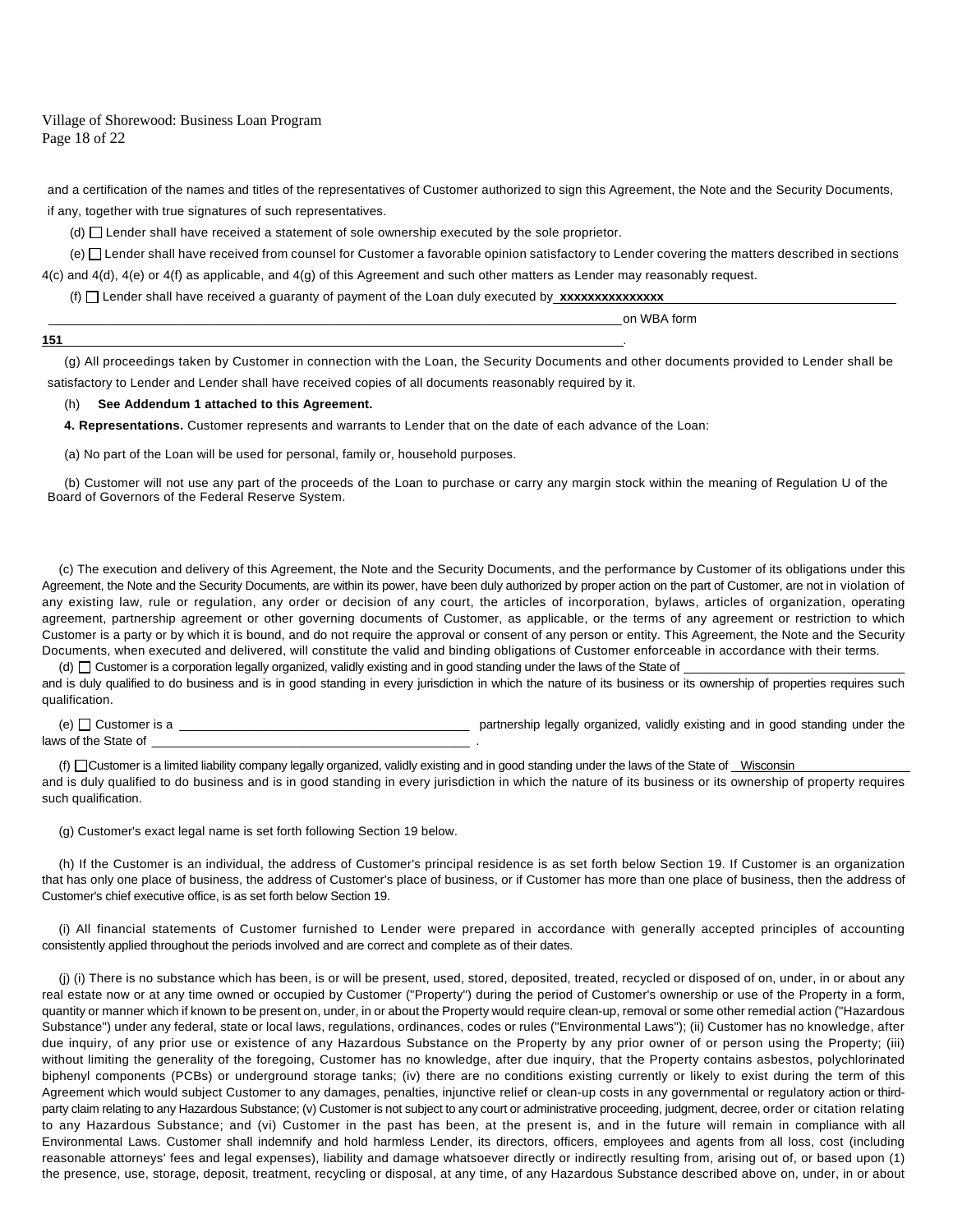Village of Shorewood: Business Loan Program Page 19 of 22

the Property, or the transportation of any Hazardous Substance to or from the Property, (2) the violation or alleged violation of any Environmental Law, permit, judgment or license relating to the presence, use, storage, deposit, treatment, recycling or disposal of any Hazardous Substance on, under, in or about the Property, or the transportation of any Hazardous Substance to or from the Property, (3) the imposition of any governmental lien for the recovery of environmental clean-up costs expended under any Environmental Law, or (4) breach of this representation or warranty. Customer shall immediately notify Lender in writing of any governmental or regulatory action or third-party claim instituted or threatened in connection with any Hazardous Substance on, in, under or about the Property.

(k) There is no litigation or administrative proceeding pending or, to the knowledge of Customer, threatened against Customer which might result in any material adverse change in the business or condition of Customer.

**5. Capital Adequacy.** If Lender shall determine that any existing or future law, rule, regulation, directive, interpretation, treaty or guideline regarding capital adequacy (whether or not having the force of law) increases or would increase, from that required on the date of this Agreement, the amount of capital required or expected to be maintained by Lender, or any corporation controlling Lender, and if such increase is based upon the existence of Lender's obligations under this Agreement and other commitments of this type, then from time to time, within ten days after demand from Lender, Customer shall pay to Lender such amount or amounts as will compensate Lender for expenses or costs required to meet such increased capital requirement. For purposes of calculating the amount of compensation required, Lender, or any corporation controlling Lender, may conclusively be deemed to have maintained the minimum amount of capital required on the date of this Agreement, and may base such compensation on the assumption that Lender (or such corporation) will need to increase its capital from such minimum amount to the new required amount. The determination of any amount to be paid by Customer under this section shall take into consideration the policies of Lender, or any corporation controlling Lender, with respect to capital adequacy and shall be based upon any reasonable method of attribution. A certificate of Lender setting forth such amount or amounts as shall be necessary to compensate Lender as specified in this section shall be delivered to Customer and shall be conclusive absent manifest error.

**6. Interest Rate.** Customer agrees to pay interest to Lender on the unpaid principal balance outstanding from time to time on the Loan in accordance with the Note. **7. Payment Schedule.** Customer agrees to pay to Lender the unpaid principal balance and interest in accordance with the Note.

**8. Covenants.** Customer shall, so long as any amounts remain unpaid:

(a) Furnish to Lender, as soon as available, such financial information respecting Customer as Lender from time to time requests, and without request furnish to Lender:

(i) Within **90** \_\_\_\_\_\_\_ days after the end of each fiscal year of Customer a balance sheet of Customer as of the close of such fiscal year and related statements of income and retained earnings and cash flow for such year all in reasonable detail and satisfactory in scope to Lender, prepared in accordance with generally accepted principles of accounting applied on a consistent basis, certified by  $\Box$  an independent certified public accountant acceptable to Lender  $\boxtimes$  the chief financial representative of Customer, and

(ii) Within \_\_\_\_\_\_\_\_\_\_\_ days after the end of each \_\_\_\_\_\_\_\_\_\_\_\_ month a balance sheet of Customer as of the end of such month and related statements of income and retained earnings and cash flow for the period from the beginning of the fiscal year to the end of such month, prepared in accordance with generally accepted principles of accounting applied on a consistent basis, certified, subject to normal year-end adjustments, by an officer or partner of Customer.

(b) Keep complete and accurate books of records and accounts and permit any representatives of Lender to examine and copy any of the books and to visit and inspect any of Customer's tangible or intangible properties as often as desired.

(c) Maintain insurance coverage in the form (together with any lender's loss payee clause requested by Lender), amounts and with companies which would be carried by prudent management in connection with similar businesses engaged in similar activities in similar geographic areas. Without limiting this section or the requirements of any Security Document, Customer will [a] keep all its physical property insured against fire and extended coverage risks in amounts and with deductibles at least equal to those generally maintained by businesses engaged in similar activities in similar geographic areas, [b] maintain all such workers' compensation and similar insurance as may be required by law and [c] maintain, in amounts and with deductibles at least equal to those generally maintained by businesses engaged in similar activities in similar geographic areas, general public liability insurance against claims for bodily injury, death or property damage occurring on, in or about the properties of Customer, business interruption insurance and product liability insurance.

(d) Pay and discharge all lawful taxes, assessments and governmental charges upon Customer or against its properties prior to the date on which penalties attach, unless and to the extent only that such taxes, assessments and charges are contested in good faith and by appropriate process by Customer.

(e) Do all things necessary to maintain its existence, to preserve and keep in full force and effect its rights and franchises necessary to continue its business and comply with all applicable laws, regulations and ordinances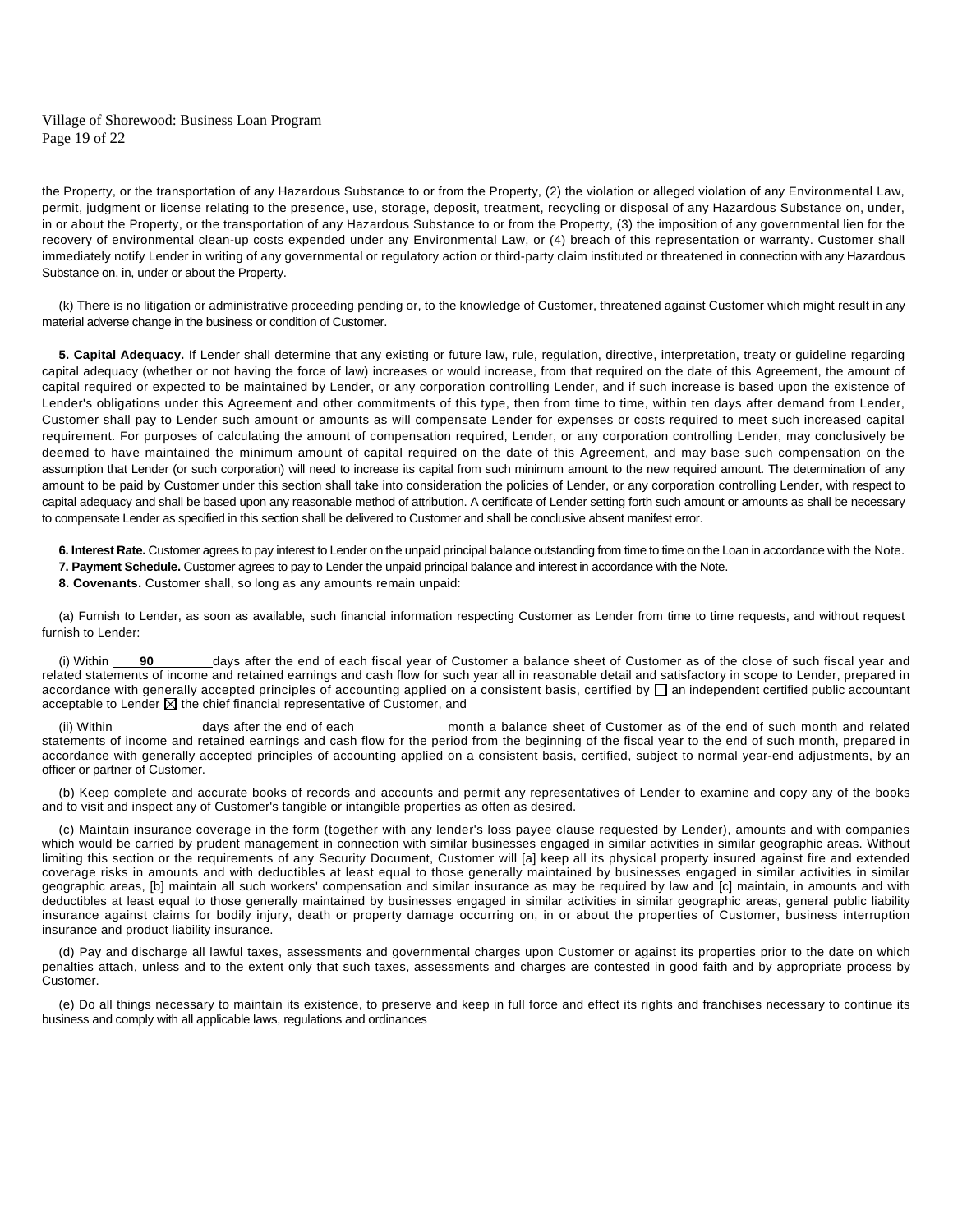Village of Shorewood: Business Loan Program Page 20 of 22

(f) Timely perform and observe the following financial covenants, all calculated in accordance with generally accepted principles of accounting applied on a consistent basis:

| (i) $\Box$ Maintain at all times an excess of current assets over current liabilities of not less than \$                      |         |
|--------------------------------------------------------------------------------------------------------------------------------|---------|
| (ii) $\Box$ Maintain at all times a tangible net worth of not less than \$                                                     |         |
| (iii) not make any expenditures for fixed or capital assets which would cause the aggregate of all such expenditures to exceed |         |
| \$ during any fiscal year.                                                                                                     |         |
|                                                                                                                                | to one. |
| $(v)$ $\Box$ Maintain at all times a ratio of total liabilities to tangible net worth of not greater than                      | to one. |
| (vi) $\Box$                                                                                                                    |         |

(g) Not create or permit to exist any lien or encumbrance with respect to Customer's properties, except liens in favor of Lender, liens for taxes if they are being contested in good faith by appropriate proceedings and for which appropriate reserves are maintained, liens or encumbrances permitted<br>under any Security Document and first priority lien on the business asset under any Security Document and *first priority lien on the business assets to* (If left blank, no other permitted liens or encumbrances)

(h) Not take any action or permit any event to occur which materially impairs Customer's ability to make payments under this Agreement when due. Such events include without limitation, the fact that Customer, Customer's spouse or any surety for Customer's obligations under this Agreement or the Note ceases to exist, dies, changes marital status or domicile or becomes insolvent or the subject of bankruptcy or insolvency proceedings or that any guaranty of Customer's obligations under this Agreement is revoked or becomes unenforceable for any reason.

(i) Not change its type of organization or state under whose law it is organized as represented in Section 4(d), (e) or (f) and shall preserve its organizational existence and shall not, in one transaction or in a series of related transactions, merge into or consolidate with any other organization, change its legal structure or sell all or substantially all of its assets.

(j) Not change its legal name without providing at least 30 days prior written notice of the change to Lender.

(k) Not change its address without providing at least 30 days prior written notice of the change to Lender.

(I) Timely perform all duties and responsibilities imposed on Customer under Section 4(j).

(m) Unless otherwise consented to in writing by Lender, timely perform and observe all additional covenants described on **Exhibit C**.

**9. Security Interest.** The Note is secured by all existing and future security agreements, assignments and mortgages from Customer to Lender, from any guarantor of this Agreement or the Note to Lender, and from any other person to Lender providing collateral security for Customer's obligations, and payment of the Loan may be accelerated according to any of them. Unless a lien would be prohibited by law or would render a nontaxable account taxable, Customer also grants to Lender a security interest and lien in any deposit account Customer may at any time have with Lender. Lender may at any time after the occurrence of an event of default set-off any amount unpaid under the Note against any deposit balances or other money now or hereafter owed to Customer by Lender.

**10. Default and Acceleration.** Upon the occurrence of any one or more of the following events of default: (a) Customer fails to pay any amount when due under this Agreement or the Note or under any other instrument evidencing any indebtedness of Customer, (b) any representation or warranty made under this Agreement or information provided by Customer in connection with this Agreement is or was false or fraudulent in any material respect, (c) a material adverse change occurs in Customer's financial condition, (d) Customer fails to timely observe or perform any of the covenants or duties contained in this Agreement or the Note, (e) any guaranty of Customer's obligations under the Note is revoked or becomes unenforceable for any reason or any such guarantor dies or ceases to exist, or (f) an event of default occurs under any Security Document or the Note; then, at Lender's option, and upon written or verbal notice to Customer, Lender's obligation to make the Loan under this Agreement shall terminate and the total unpaid balance shall become immediately due and payable without presentment, demand, protest, or further notice of any kind, all of which are hereby expressly waived by Customer. Lender's obligation to make loans under this Agreement shall automatically terminate and the total unpaid balance shall automatically become due and payable in the event Customer becomes the subject of bankruptcy or other insolvency proceedings. Lender may waive any default without waiving any other subsequent or prior default. Customer agrees to pay Lender's costs of administration of this Agreement. Customer also agrees to pay all costs of collection before and after judgment, including reasonable attorneys' fees (including those incurred in successful defense or settlement of any counterclaim brought by Customer or incident to any action or proceeding involving Customer brought pursuant to the United States Bankruptcy Code).